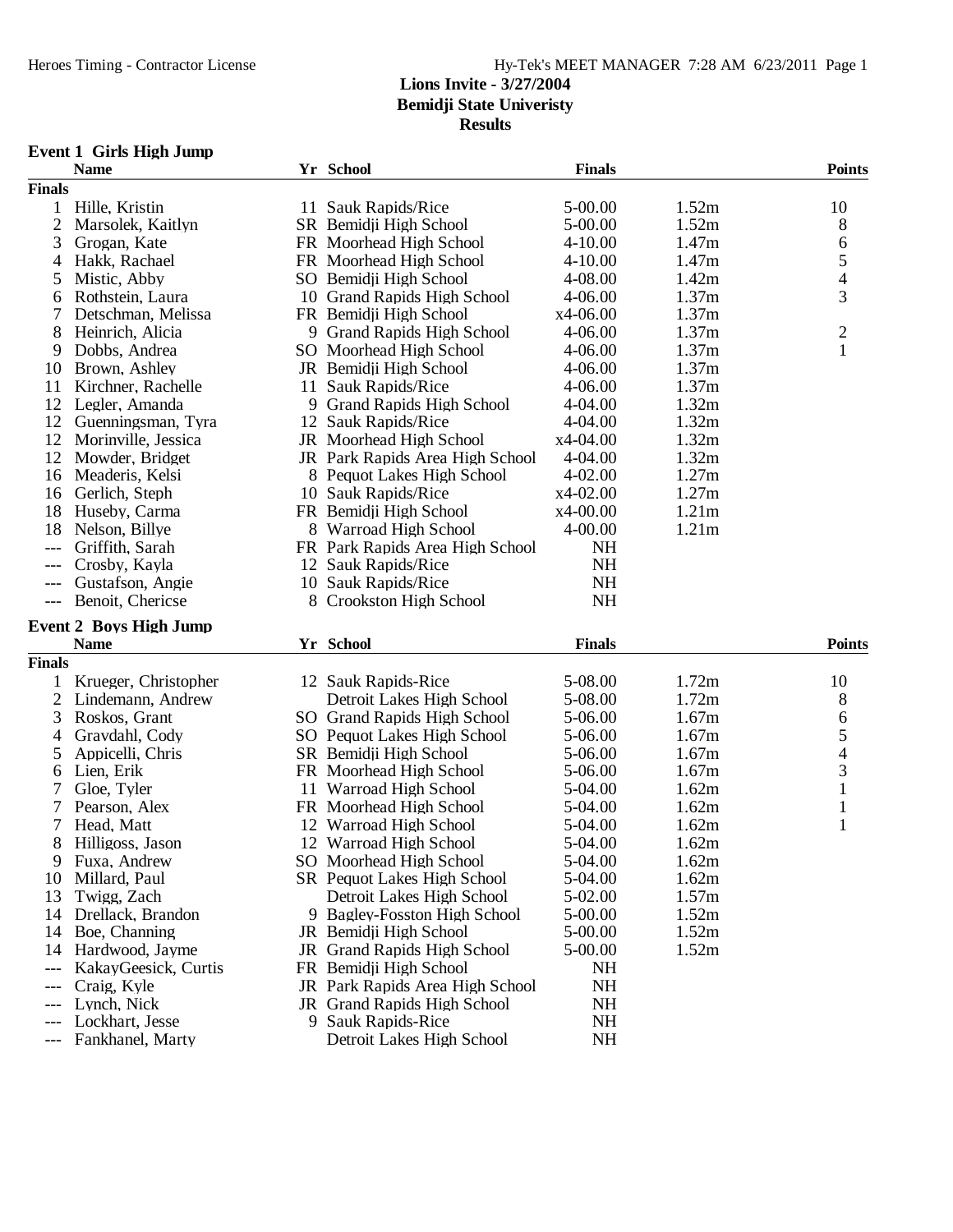**Results**

#### **Event 3 Girls Shot Put**

|                | <b>Name</b>                  |    | Yr School                                 | <b>Finals</b> |                    | <b>Points</b>  |
|----------------|------------------------------|----|-------------------------------------------|---------------|--------------------|----------------|
| <b>Finals</b>  |                              |    |                                           |               |                    |                |
| 1              | Ungermanova, Barbora         |    | 12 Crookston High School                  | 44-10.00      | 13.66m             | 10             |
| $\overline{2}$ | Hooten, Kayla                |    | SR Moorhead High School                   | 37-08.00      | 11.48m             | 8              |
| 3              | Merrick, Faylynn             |    | 12 Sauk Rapids/Rice                       | 37-02.00      | 11.32m             | 6              |
| 4              | Columbus, Mary               |    | 11 Grand Rapids High School               | 36-03.00      | 11.04m             | 5              |
| 5              | Schue, Karla                 |    | 12 Warroad High School                    | 35-08.00      | 10.87m             | $\overline{4}$ |
| 6              | Schaar, Lexi                 |    | 12 Crookston High School                  | 34-11.00      | 10.64m             |                |
| 7              | Miller, Rachel               |    | JR Park Rapids Area High School           | 34-00.00      | 10.36m             | $\frac{3}{2}$  |
| 8              | Davis, Kristin               |    | SR Bemidji High School                    | 33-10.00      | 10.31 <sub>m</sub> | $\mathbf{1}$   |
| 9              | Beck, Jackie                 |    | SR Bemidji High School                    | 32-08.00      | 9.95m              |                |
| 10             | Gonzalez, Maria              |    | 11 Crookston High School                  | 31-10.00      | 9.70m              |                |
| 10             | Galligos, Jenny              |    | 11 Grand Rapids High School               | 31-10.00      | 9.70m              |                |
| 12             | Madisen, Casey               |    | 9 Grand Rapids High School                | 31-07.00      | 9.62m              |                |
| 13             | Kroeze, Meagan               |    | 11 Warroad High School                    | 31-01.00      | 9.47m              |                |
| 14             | Olson, Ashley                |    | 11 Grand Rapids High School               | x31-00.00     | 9.44m              |                |
| 15             | Hutton, Andrea               |    | SO Bemidji High School                    | 30-07.00      | 9.32m              |                |
| 16             | Schue, Savannah              |    | 10 Warroad High School                    | 30-03.00      | 9.22m              |                |
| 17             | Trushenski, Stacy            |    | 12 Sauk Rapids/Rice                       | 29-02.00      | 8.89m              |                |
| 18             | Gray, Michelle               |    | JR Bemidji High School                    | x28-02.00     | 8.58m              |                |
| 18             | Thunder, Tess                |    | 11 Warroad High School                    | x28-02.00     | 8.58m              |                |
| 20             | Daniels, Erin                |    | FR Bemidji High School                    | x27-09.00     | 8.45m              |                |
| 20             | Derksen, Jennifer            |    | SR Pequot Lakes High School               | 27-09.00      | 8.45m              |                |
| 20             | Kreps, Natalie               |    | SO Moorhead High School                   | 27-09.00      | 8.45m              |                |
| 23             | Fearing, Nicole              |    | JR Moorhead High School                   | 26-05.00      | 8.05m              |                |
| 24             | Kueber, Steph                |    | SO Park Rapids Area High School           | 25-07.00      | 7.79m              |                |
| 24             | Gans, Maria                  |    | 9 Sauk Rapids/Rice                        | 25-07.00      | 7.79m              |                |
| 26             | Rossow, Bonnie               |    | 12 Sauk Rapids/Rice                       | $x25-02.00$   | 7.67m              |                |
| 27             | Proel, Lindsey               |    | 10 Sauk Rapids/Rice                       | $x24-11.00$   | 7.59m              |                |
| 28             | Mckinnon, Kristie            |    | FR Bemidji High School                    | $x24-10.00$   | 7.56m              |                |
| 29             | Weiss, Jamie                 |    | SO Park Rapids Area High School           | 24-09.00      | 7.54m              |                |
| 30             | Collins, Mel                 |    | 12 Sauk Rapids/Rice                       | x24-05.00     | 7.44m              |                |
| 31             | Baltes, Alyssa               |    | 9 Sauk Rapids/Rice                        | $x24-04.00$   | 7.41m              |                |
| 32             | Warnert, Natalie             |    | 10 Sauk Rapids/Rice                       | $x21-10.00$   | 6.65m              |                |
| 33             | Guida, Sarah                 |    | FR Park Rapids Area High School x20-08.00 |               | 6.29m              |                |
| 34             | Long, Damas                  | 9. | Sauk Rapids/Rice                          | x19-04.00     | 5.89m              |                |
| 35             | Wotcka, Sarah                | 9  | Sauk Rapids/Rice                          | x18-01.00     | 5.51m              |                |
| 36             | Ludwig, Stacy                | 11 | Sauk Rapids/Rice                          | x16-11.00     | 5.15m              |                |
| 37             | Mazacek, Tiffany             |    | 10 Sauk Rapids/Rice                       | x13-03.00     | 4.03m              |                |
|                |                              |    |                                           |               |                    |                |
|                | <b>Event 4 Boys Shot Put</b> |    |                                           |               |                    |                |
|                | <b>Name</b>                  |    | Yr School                                 | <b>Finals</b> |                    | <b>Points</b>  |
| <b>Finals</b>  |                              |    |                                           |               |                    |                |
| 1              | Netland, Jerry               |    | 12 Bagley-Fosston High School             | 52-00.00      | 15.84m             | 10             |
| 2              | Twigg, Joey                  |    | Detroit Lakes High School                 | 44-01.00      | 13.43m             | 8              |
| 3              | Echternach, Jesse            |    | JR Bemidii High School                    | 42-06.00      | 12.95m             | 6              |
| 4              | Ledoux, Kyle                 | 11 | <b>Sauk Rapids-Rice</b>                   | 42-05.00      | 12.92m             | 5<br>4<br>3    |
| 5              | Peterson, Kris               |    | SR Moorhead High School                   | 41-11.00      | 12.77m             |                |
| 6              | Dahnke, Jed                  |    | SR Moorhead High School                   | 41-08.00      | 12.70m             |                |
| 7              | Ball, Andy                   |    | JR Grand Rapids High School               | 40-03.00      | 12.26m             | $\overline{2}$ |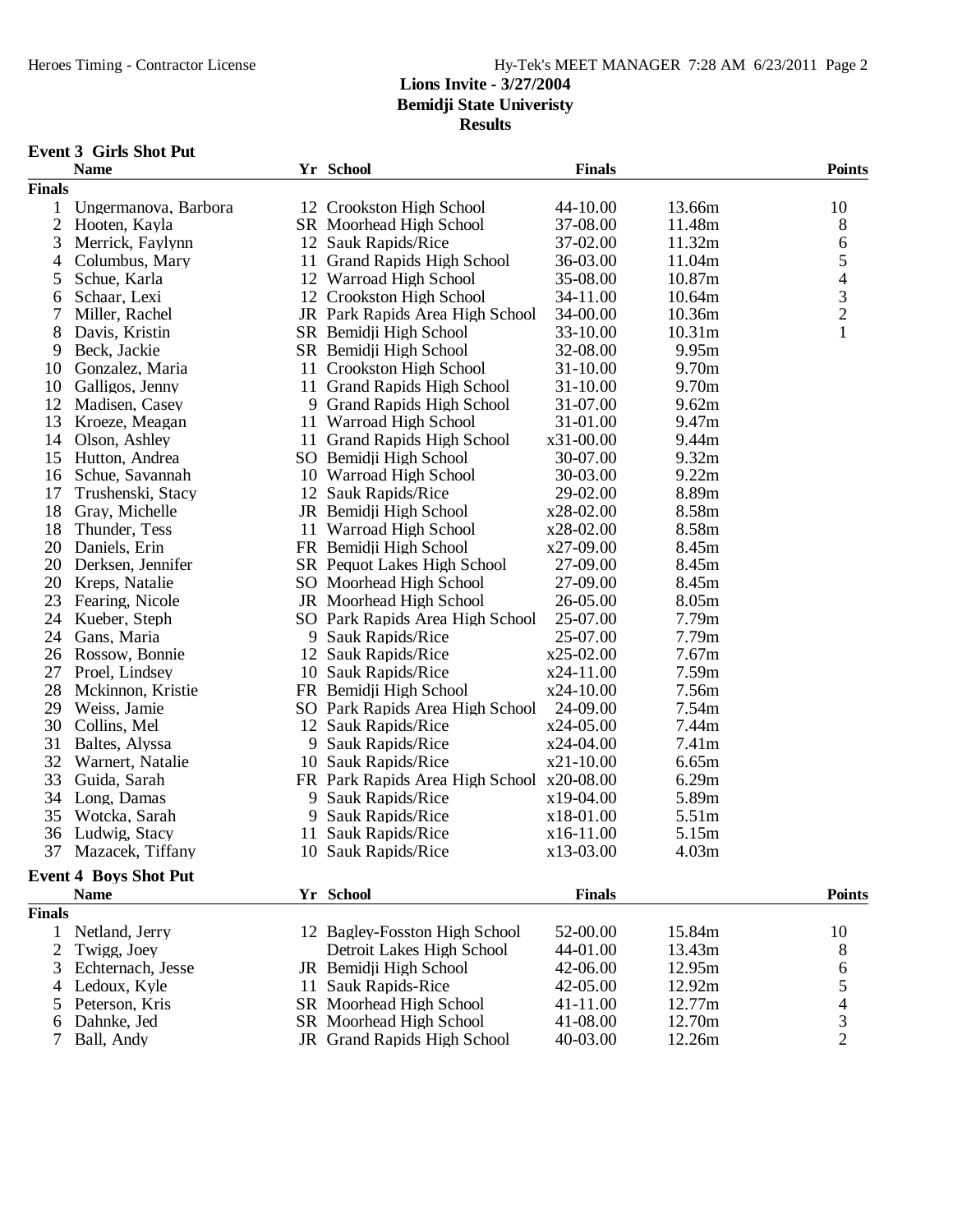#### Heroes Timing - Contractor License Hy-Tek's MEET MANAGER 7:28 AM 6/23/2011 Page 3

#### **Lions Invite - 3/27/2004 Bemidji State Univeristy Results**

#### **Finals ... (Event 4 Boys Shot Put)**

|                | <b>Name</b>                     | Yr School                       | <b>Finals</b> |                   | <b>Points</b>                              |
|----------------|---------------------------------|---------------------------------|---------------|-------------------|--------------------------------------------|
| 8              | Keller, Nicholas                | 12 Sauk Rapids-Rice             | 40-01.00      | 12.21m            |                                            |
| 9              | Phillipe, Adam                  | 12 Warroad High School          | 39-11.00      | 12.16m            |                                            |
| 10             | Oemig, John                     | 9 Sauk Rapids-Rice              | 38-11.00      | 11.86m            |                                            |
| 11             | Bellefy, Ryan                   | SR Grand Rapids High School     | 38-09.00      | 11.81m            |                                            |
| 12             | Koslofsky, Ryan                 | JR Pequot Lakes High School     | 38-07.00      | 11.76m            |                                            |
| 13             | Ferguson, Ryan                  | SR Grand Rapids High School     | 38-06.00      | 11.73m            |                                            |
| 14             | Strang, Keith                   | 12 Sauk Rapids-Rice             | x38-00.00     | 11.58m            |                                            |
| 14             | Allen, Chris                    | 11 Sauk Rapids-Rice             | x38-00.00     | 11.58m            |                                            |
| 16             | Berry, Jeff                     | 11 Warroad High School          | 36-10.00      | 11.22m            |                                            |
| 17             | Miller, Ryan                    | SR Park Rapids Area High School | 36-09.00      | 11.20m            |                                            |
| 18             | Mack, William                   | SR Park Rapids Area High School | 36-01.00      | 10.99m            |                                            |
| 19             | Homme, Justin                   | 11 Warroad High School          | 35-07.00      | 10.84m            |                                            |
| 20             | Rakozy, Scott                   | 10 Thief River Falls            | 35-02.00      | 10.71m            |                                            |
| 20             | Steinhauer, Charlie             | 9 Warroad High School           | $x35-02.00$   | 10.71m            |                                            |
| 22             | Peterson, Matt                  | JR Moorhead High School         | 34-01.00      | 10.38m            |                                            |
| 23             | Haman, Travis                   | SR Bemidji High School          | 34-00.00      | 10.36m            |                                            |
| 24             | Jordan, Joey                    | SO Pequot Lakes High School     | 33-11.00      | 10.33m            |                                            |
| 25             | Buelow, Nathan                  | Detroit Lakes High School       | 33-09.00      | 10.28m            |                                            |
| 26             | Vickmark, Doug                  | Detroit Lakes High School       | 33-05.00      | 10.18m            |                                            |
| 27             | Brummond, Ryan                  | 10 Thief River Falls            | 33-00.00      | 10.05m            |                                            |
| 28             | Stein, Jared                    | Detroit Lakes High School       | x32-10.00     | 10.00m            |                                            |
| 29             | Prebeck, Gary                   | SR Grand Rapids High School     | x32-06.00     | 9.90m             |                                            |
| 29             | Jensen, Tanner                  | 10 Thief River Falls            | 32-06.00      | 9.90m             |                                            |
| 31             | Borresch, Paul                  | 10 Sauk Rapids-Rice             | x32-05.00     | 9.88m             |                                            |
| 32             | Folkert, Zach                   | JR Bemidji High School          | 31-10.00      | 9.70m             |                                            |
| 33             | Grindall, Brandon               | Detroit Lakes High School       | x31-08.00     | 9.65m             |                                            |
| 34             | Hepola, JJ                      | SR Bemidji High School          | $x31-06.00$   | 9.60m             |                                            |
| 35             | Anderson, John                  | JR Moorhead High School         | x30-11.00     | 9.42m             |                                            |
| 36             | Martin, Dustin                  | SR Moorhead High School         | x30-00.00     | 9.14m             |                                            |
| 37             | Klyve, Mike                     | Detroit Lakes High School       | x29-10.00     | 9.09m             |                                            |
| 38             | Oswald, Dan                     | SO Pequot Lakes High School     | 28-10.00      | 8.78m             |                                            |
| 39             | Krall, Tony                     | FR Grand Rapids High School     | x28-07.00     | 8.71m             |                                            |
| 40             | Collison, Blake                 | FR Bemidji High School          | x27-08.00     | 8.43m             |                                            |
| 41             | Miller, Ramsey                  | SR Park Rapids Area High School | 27-04.00      | 8.33m             |                                            |
| 42             | Hoogaker, Damien                | JR Park Rapids Area High School | x27-00.00     | 8.22m             |                                            |
| 43             | Arneson, Nick                   | Detroit Lakes High School       | $x25-06.00$   | 7.77m             |                                            |
| 44             | Fougner, Jon                    | SO Moorhead High School         | x24-04.00     | 7.41 <sub>m</sub> |                                            |
|                | <b>Event 5 Girls Pole Vault</b> |                                 |               |                   |                                            |
|                | <b>Name</b>                     | Yr School                       | <b>Finals</b> |                   | <b>Points</b>                              |
| <b>Finals</b>  |                                 |                                 |               |                   |                                            |
| 1              | Smith, Andrea                   | SR Bemidji High School          | 11-06.00      | 3.50m             | 10                                         |
| $\overline{c}$ | Helfrich, Emma                  | JR Park Rapids Area High School | $9 - 00.00$   | 2.74m             | 8                                          |
| 3              | Bourcy, Sam                     | SO Moorhead High School         | 8-00.00       | 2.43m             | 6                                          |
| $\overline{4}$ | Morinville, Jessica             | JR Moorhead High School         | 8-00.00       | 2.43m             |                                            |
| 5              | Krahn, Chelsea                  | 10 Warroad High School          | 7-00.00       | 2.13m             | $\begin{array}{c} 5 \\ 3 \\ 3 \end{array}$ |
| 5              | Brewster, Rachel                | 10 Sauk Rapids/Rice             | 7-00.00       | 2.13m             |                                            |
| 5              | Peterson, Sarah                 | FR Moorhead High School         | 7-00.00       | 2.13m             |                                            |
| 8              | Engen, Brittany                 | SR Pequot Lakes High School     | 7-00.00       | 2.13m             | .50                                        |

8 Engen, Brittany SR Pequot Lakes High School 7-00.00 2.13m .50<br>8 Rogers, Kelsey 10 Sauk Rapids/Rice 7-00.00 2.13m .50

10 Sauk Rapids/Rice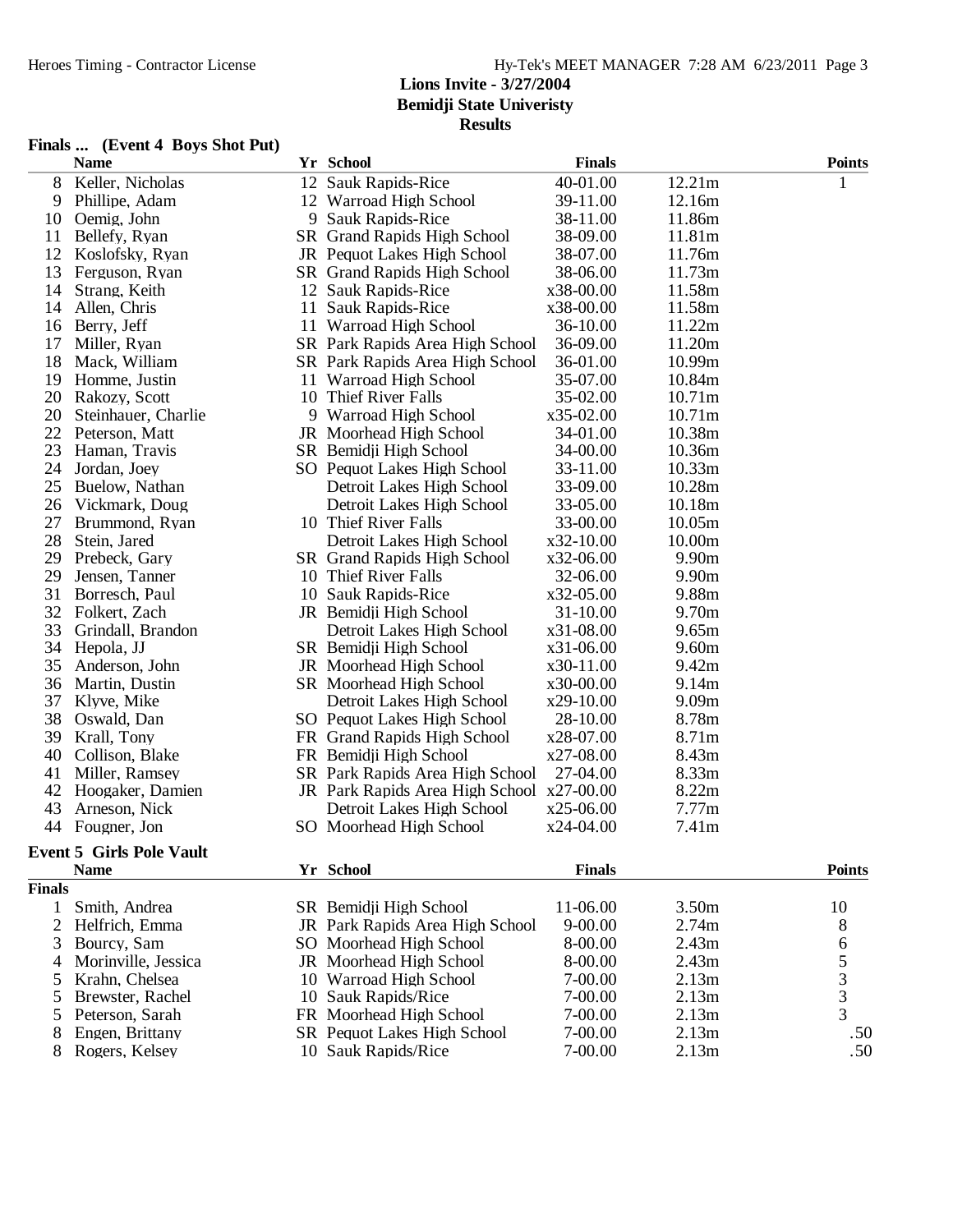|               | Finals  (Event 5 Girls Pole Vault)            |    |                                 |               |       |                                                 |
|---------------|-----------------------------------------------|----|---------------------------------|---------------|-------|-------------------------------------------------|
|               | <b>Name</b>                                   |    | Yr School                       | <b>Finals</b> |       | <b>Points</b>                                   |
|               | 9 Lee, Cherline                               |    | 11 Detroit Lakes High School    | 7-00.00       | 2.13m |                                                 |
|               | 10 DeMars, Steph                              |    | 12 Warroad High School          | 7-00.00       | 2.13m |                                                 |
| 11            | Bakken, Amanda                                |    | 10 Crookston High School        | 7-00.00       | 2.13m |                                                 |
| 13            | Skarie, Laura                                 |    | 12 Detroit Lakes High School    | $6 - 00.00$   | 1.82m |                                                 |
| 13            | Johnson, Natalie                              |    | JR Bemidji High School          | $6 - 00.00$   | 1.82m |                                                 |
| $---$         | Nelson, Brynna                                |    | FR Bemidji High School          | NH            |       |                                                 |
| ---           | Warnert, Natalie                              |    | 10 Sauk Rapids/Rice             | <b>NH</b>     |       |                                                 |
| $---$         | Henke, Lauren                                 |    | 10 Detroit Lakes High School    | <b>NH</b>     |       |                                                 |
| $---$         | Nielson, Kim                                  |    | FR Bemidji High School          | <b>NH</b>     |       |                                                 |
|               | <b>Event 6 Boys Pole Vault</b>                |    |                                 |               |       |                                                 |
|               | <b>Name</b>                                   |    | Yr School                       | <b>Finals</b> |       | <b>Points</b>                                   |
| <b>Finals</b> |                                               |    |                                 |               |       |                                                 |
| 1             | Keller, Nicholas                              |    | 12 Sauk Rapids-Rice             | 13-00.00      | 3.96m | 10                                              |
| 2             | Hoverson, Josh                                |    | SR Bemidji High School          | 12-06.00      | 3.81m | 8                                               |
| 3             | Thiele, Mark                                  |    | 11 Warroad High School          | 12-00.00      | 3.65m | 6                                               |
| 4             | Spandl, Brock                                 |    | SO Moorhead High School         | 11-06.00      | 3.50m |                                                 |
| 5             | Hagen, Mike                                   |    | JR Moorhead High School         | 11-00.00      | 3.35m |                                                 |
| 6             | Kedrowski, Casey                              |    | 9 Sauk Rapids-Rice              | 11-00.00      | 3.35m |                                                 |
| 7             | Bosman, Mike                                  |    | JR Moorhead High School         | 10-00.00      | 3.04m | $\begin{array}{c} 5 \\ 4 \\ 3 \\ 2 \end{array}$ |
| 8             | Bittner, Allen                                |    | JR Pequot Lakes High School     | $9 - 00.00$   | 2.74m | $\mathbf{1}$                                    |
| 9             | Stein, Travis                                 |    | 10 Warroad High School          | $9 - 00.00$   | 2.74m |                                                 |
| 10            | McNamara, Brendan                             |    | SO Pequot Lakes High School     | $9 - 00.00$   | 2.74m |                                                 |
| 11            | Stoltman, Tyler                               |    | SO Pequot Lakes High School     | $9 - 00.00$   | 2.74m |                                                 |
| 12            | Dale, Jacob                                   |    | FR Pequot Lakes High School     | x8-00.00      | 2.43m |                                                 |
| 12            | Schindler, Logan                              |    | 10 Sauk Rapids-Rice             | 8-00.00       | 2.43m |                                                 |
| 12            | Haman, Travis                                 |    | SR Bemidji High School          | 8-00.00       | 2.43m |                                                 |
| $---$         | Allen, Chris                                  |    | 11 Sauk Rapids-Rice             | NH            |       |                                                 |
|               |                                               |    |                                 |               |       |                                                 |
|               | <b>Event 7 Girls Long Jump</b><br><b>Name</b> |    | Yr School                       | <b>Finals</b> |       | <b>Points</b>                                   |
| <b>Finals</b> |                                               |    |                                 |               |       |                                                 |
|               |                                               |    |                                 |               |       |                                                 |
| $\mathbf{1}$  | Smith, Andrea                                 |    | SR Bemidji High School          | 16-10.75      | 5.14m | 10                                              |
| 2             | Barten, Brittany                              |    | 11 Sauk Rapids/Rice             | 16-02.75      | 4.94m | 8                                               |
| 3             | Heppner, Kristine                             |    | 9 Warroad High School           | 15-08.75      | 4.79m | 6                                               |
| 4             | Petersen, Kelsey                              |    | 8 Grand Rapids High School      | 15-04.25      | 4.67m | 5                                               |
| 5             | Joki, Erin                                    |    | 9 Grand Rapids High School      | 15-02.00      | 4.62m | 3.50                                            |
| 5             | Keomany, Kendra                               |    | 10 Warroad High School          | 15-02.00      | 4.62m | 3.50                                            |
| 7             | Brewster, Rachel                              |    | 10 Sauk Rapids/Rice             | 14-03.50      | 4.35m | $\overline{c}$                                  |
| 8             | Eldred, Leslie                                |    | FR Moorhead High School         | 14-00.50      | 4.27m | .50                                             |
| 8             | Guida, Sarah                                  |    | FR Park Rapids Area High School | 14-00.50      | 4.27m | .50                                             |
| 10            | Bahnmiller, Becca                             |    | 11 Warroad High School          | 13-07.00      | 4.14m |                                                 |
| 11            | Bourcy, Sam                                   |    | SO Moorhead High School         | 13-00.00      | 3.96m |                                                 |
| 12            | Guenningsman, Tyra                            |    | 12 Sauk Rapids/Rice             | 12-09.00      | 3.88m |                                                 |
| 13            | Rudland, Shayna                               |    | SO Pequot Lakes High School     | 12-07.00      | 3.83m |                                                 |
| 14            | Meaderis, Kelsi                               |    | 8 Pequot Lakes High School      | 11-07.50      | 3.54m |                                                 |
| 15            | Ward, Liz                                     | 10 | <b>Grand Rapids High School</b> | 11-07.00      | 3.53m |                                                 |
| 16            | Wotcka, Sarah                                 |    | 9 Sauk Rapids/Rice              | x11-00.00     | 3.35m |                                                 |
| $---$         | Patterson, Molly                              |    | SO Bemidji High School          | ND            |       |                                                 |
| ---           | Nielson, Kim                                  |    | FR Bemidji High School          | ND            |       |                                                 |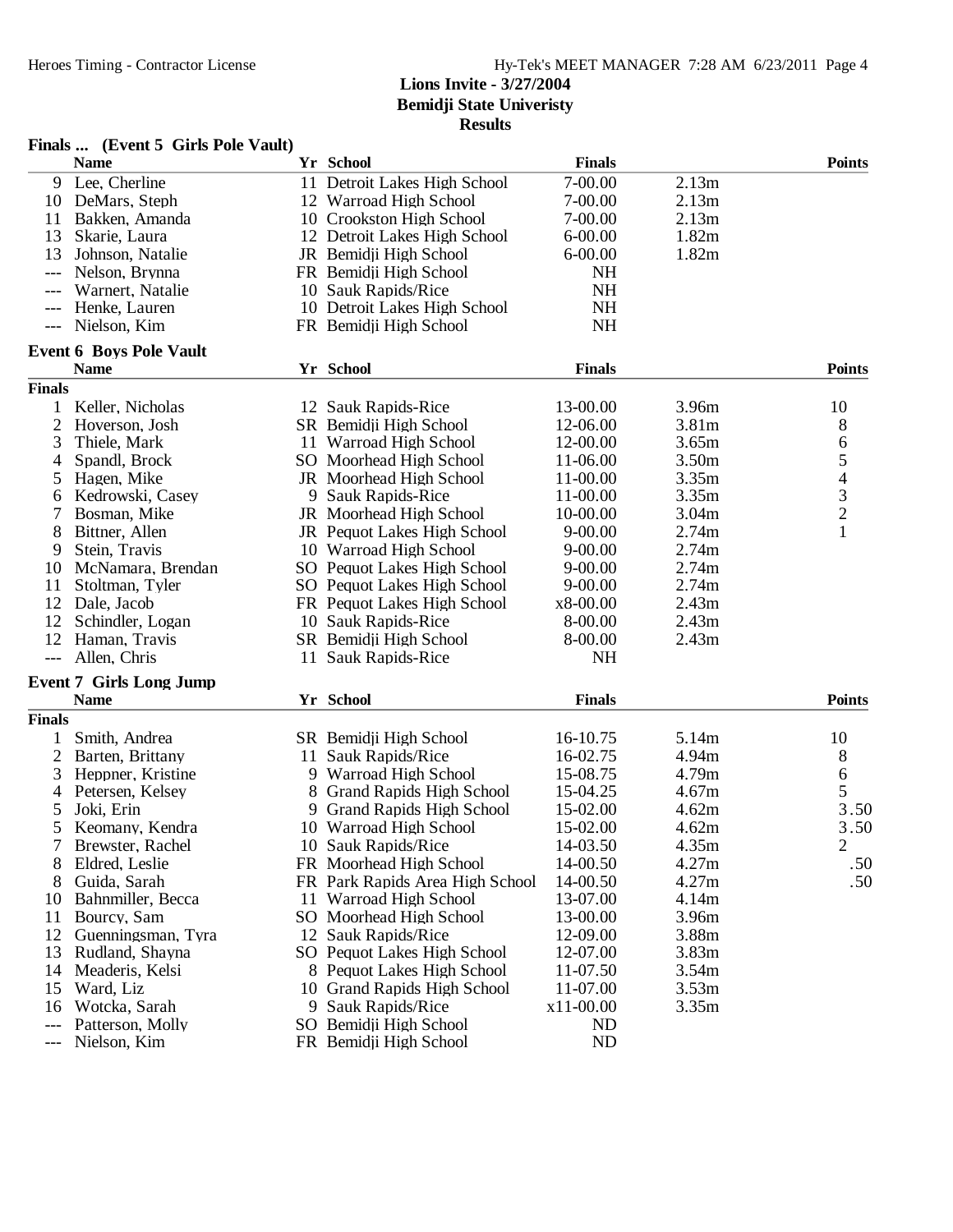# Heroes Timing - Contractor License Hy-Tek's MEET MANAGER 7:28 AM 6/23/2011 Page 5

# **Lions Invite - 3/27/2004 Bemidji State Univeristy**

**Results**

|                | <b>Name</b>                      |    | Yr School                          | <b>Finals</b> |                   | <b>Points</b>                                   |
|----------------|----------------------------------|----|------------------------------------|---------------|-------------------|-------------------------------------------------|
|                | Wiger, Tory                      |    | SO Moorhead High School            | <b>ND</b>     |                   |                                                 |
|                | <b>Event 8 Boys Long Jump</b>    |    |                                    |               |                   |                                                 |
|                | <b>Name</b>                      |    | Yr School                          | <b>Finals</b> |                   | <b>Points</b>                                   |
| <b>Finals</b>  |                                  |    |                                    |               |                   |                                                 |
| 1              | Ashfeld, Brandon                 |    | 11 Sauk Rapids-Rice                | 20-02.25      | 6.15m             | 10                                              |
| $\overline{2}$ | Noles, Jordan                    |    | SR Grand Rapids High School        | 19-02.00      | 5.84m             | 8                                               |
| 3              | Krueger, Christopher             |    | 12 Sauk Rapids-Rice                | 18-09.75      | 5.73m             | 6                                               |
| $\overline{4}$ | Karch, Josh                      |    | SR Moorhead High School            | 18-07.25      | 5.67m             |                                                 |
| 5              | Hagen, Tyler                     |    | SR Moorhead High School            | 18-02.50      | 5.54m             |                                                 |
| 6              | Huschle, Mike                    |    | 11 Bagley-Fosston High School      | 17-11.00      | 5.46m             |                                                 |
|                | Gravdahl, Cody                   |    | SO Pequot Lakes High School        | 17-09.00      | 5.41m             | $\begin{array}{c} 5 \\ 4 \\ 3 \\ 2 \end{array}$ |
| 8              | Roskos, Grant                    |    | SO Grand Rapids High School        | 17-07.50      | 5.37m             | $\mathbf{1}$                                    |
| 9              | Stately, Clarence                |    | SR Bemidji High School             | 17-05.75      | 5.32m             |                                                 |
| 10             | nelson, Chad                     |    | <b>JR</b> Grand Rapids High School | 17-00.25      | 5.18m             |                                                 |
| 11             | Lefebvre, Nick                   |    | <b>SR</b> Grand Rapids High School | x16-11.00     | 5.15m             |                                                 |
| 12             | Ham, Jesse                       |    | 10 Bagley-Fosston High School      | 16-07.00      | 5.05m             |                                                 |
| 13             | Millard, Paul                    |    | SR Pequot Lakes High School        | 16-06.00      | 5.02m             |                                                 |
| 14             | Phomme, Siv                      |    | 9 Warroad High School              | 16-04.75      | 4.99m             |                                                 |
| 15             | Lindemann, Andrew                |    | Detroit Lakes High School          | 16-04.00      | 4.97m             |                                                 |
| 16             | Hardwood, Jayme                  |    | JR Grand Rapids High School        | x16-02.25     | 4.93m             |                                                 |
| 17             | Sysourath, Jerry                 |    | 11 Warroad High School             | 15-10.00      | 4.82m             |                                                 |
| 18             | Lynch, Nick                      |    | <b>JR</b> Grand Rapids High School | x15-05.75     | 4.71 <sub>m</sub> |                                                 |
| 19             | Wickersham, David                |    | 11 Warroad High School             | 15-02.75      | 4.64m             |                                                 |
| 20             | Aardahl, Mark                    |    | 9 Sauk Rapids-Rice                 | 14-04.50      | 4.38m             |                                                 |
| 21             | Spaulding, Izaak                 |    | 12 Bagley-Fosston High School      | 14-03.00      | 4.34m             |                                                 |
| 22             | Klaers, Alex                     |    | 9 Sauk Rapids-Rice                 | x13-10.25     | 4.22m             |                                                 |
| 23             | Fazekas, Bryce                   |    | FR Park Rapids Area High School    | 13-03.50      | 4.05m             |                                                 |
| 24             | KakayGeesick, Curtis             |    | FR Bemidji High School             | 12-07.25      | 3.84m             |                                                 |
| 25             | Tomi, Miika                      |    | Detroit Lakes High School          | 11-09.50      | 3.59m             |                                                 |
| $---$          | Sperle, Ben                      |    | FR Park Rapids Area High School    | ND            |                   |                                                 |
| $---$          | Gloe, Tyler                      |    | 11 Warroad High School             | <b>ND</b>     |                   |                                                 |
|                | <b>Event 9 Girls Triple Jump</b> |    |                                    |               |                   |                                                 |
|                | <b>Name</b>                      |    | Yr School                          | <b>Finals</b> |                   | <b>Points</b>                                   |
| <b>Finals</b>  |                                  |    |                                    |               |                   |                                                 |
|                | Joki, Erin                       |    | 9 Grand Rapids High School         | 31-11.75      | 9.74m             | 10                                              |
| 2              | Hougen, Becca                    |    | JR Bemidji High School             | 31-10.50      | 9.71 <sub>m</sub> | 8                                               |
| 3              | Barten, Brittany                 |    | 11 Sauk Rapids/Rice                | 31-09.00      | 9.67m             | 6                                               |
| 4              | Kirchner, Rachelle               |    | 11 Sauk Rapids/Rice                | 31-03.25      | 9.53m             | 5                                               |
| 5              | Kensinger, Emily                 |    | 11 Detroit Lakes High School       | 31-00.50      | 9.46m             | $\overline{\mathcal{A}}$                        |
| 6              | Huseby, Carma                    |    | FR Bemidji High School             | 29-09.75      | 9.08m             | 3                                               |
| 7              | Phelps, Ellen                    |    | SR Bemidji High School             | 29-09.00      | 9.06m             | $\overline{c}$                                  |
| 8              | Morinville, Jessica              |    | JR Moorhead High School            | 29-02.50      | 8.90m             | $\mathbf{1}$                                    |
| 9              | Rogers, Kelsey                   |    | 10 Sauk Rapids/Rice                | 29-00.00      | 8.83m             |                                                 |
| 10             | Bahnmiller, Becca                | 11 | Warroad High School                | 28-10.25      | 8.79m             |                                                 |
| 11             | Paris, Danielle                  |    | Fr Bemidji High School             | x28-10.00     | 8.78m             |                                                 |
| 12             | Timm, Katie                      |    | 9 Sauk Rapids/Rice                 | x28-09.00     | 8.76m             |                                                 |
| 13             | Schwartzenberger, Katelyn        |    | FR Moorhead High School            | 28-07.75      | 8.73m             |                                                 |
| 14             | Felthous, Caitlyn                |    | SO Pequot Lakes High School        | 28-01.50      | 8.57m             |                                                 |

### **Finals ... (Event 7 Girls Long Jump)**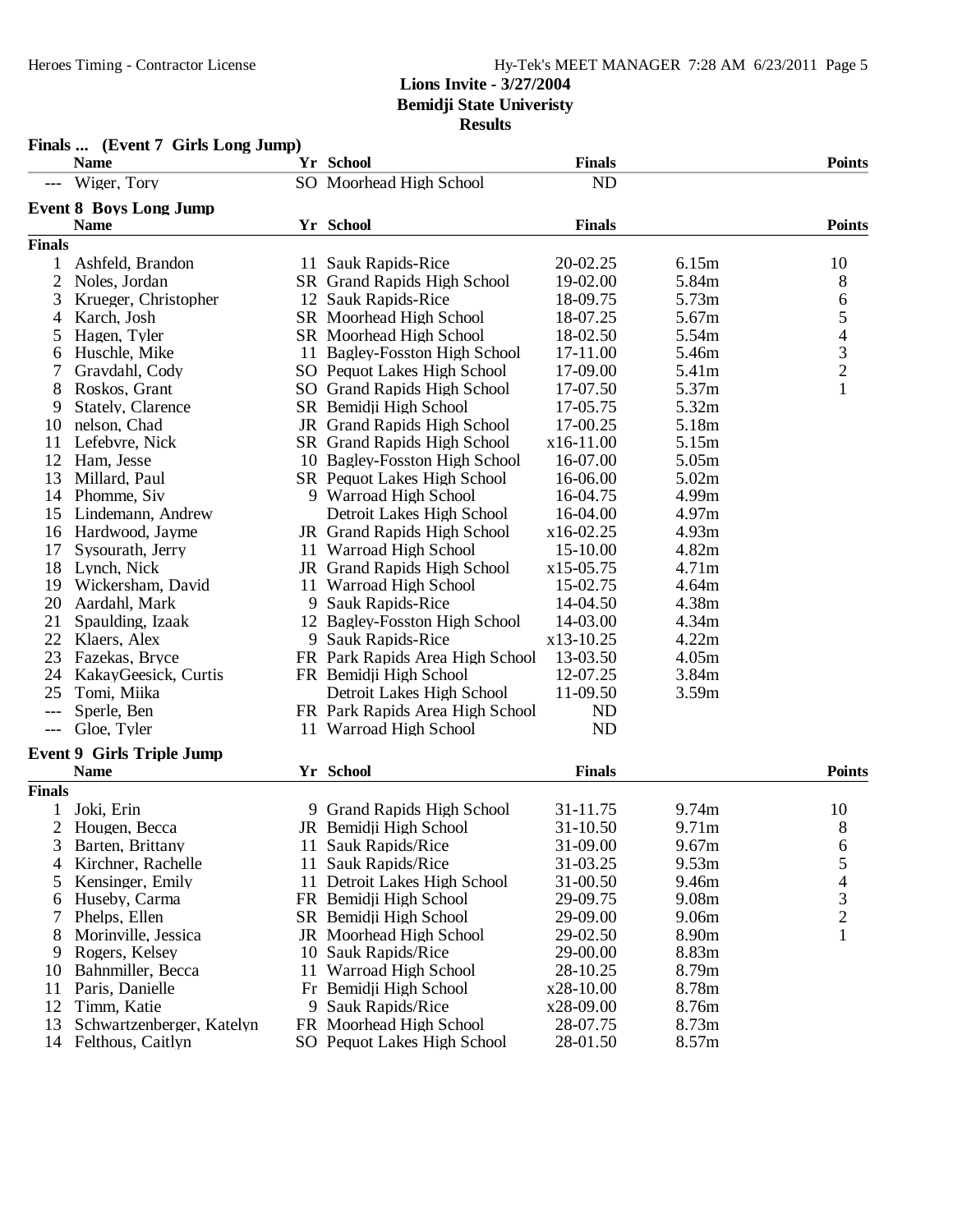|                     | Finals  (Event 9 Girls Triple Jump) |                                 |               |                   |                          |
|---------------------|-------------------------------------|---------------------------------|---------------|-------------------|--------------------------|
|                     | <b>Name</b>                         | Yr School                       | <b>Finals</b> |                   | <b>Points</b>            |
|                     | 15 Erdmann, Jessica                 | 12 Sauk Rapids/Rice             | x27-06.75     | 8.40m             |                          |
| 16                  | Johnson, Natalie                    | JR Bemidji High School          | x27-04.25     | 8.33m             |                          |
| 17                  | Goodell, Denise                     | 9 Grand Rapids High School      | 26-06.75      | 8.09m             |                          |
| 18                  | Doty, Jacki                         | SO Pequot Lakes High School     | 26-06.50      | 8.08m             |                          |
| 19                  | Anderst, Danielle                   | 10 Sauk Rapids/Rice             | x26-05.00     | 8.05m             |                          |
| $\qquad \qquad - -$ | Hakk, Rachael                       | FR Moorhead High School         | <b>ND</b>     |                   |                          |
|                     | <b>Event 10 Boys Triple Jump</b>    |                                 |               |                   |                          |
|                     | <b>Name</b>                         | Yr School                       | <b>Finals</b> |                   | <b>Points</b>            |
| <b>Finals</b>       |                                     |                                 |               |                   |                          |
| 1                   | Karch, Josh                         | SR Moorhead High School         | 40-07.75      | 12.38m            | 10                       |
| $\overline{c}$      | Gunderson, Andrew                   | 10 Sauk Rapids-Rice             | 40-06.75      | 12.36m            | 8                        |
| 3                   | Noles, Jordan                       | SR Grand Rapids High School     | 39-11.00      | 12.16m            | 6                        |
| 4                   | Appicelli, Chris                    | SR Bemidji High School          | 39-01.25      | 11.91m            | 5                        |
| 5                   | Rakozy, Scott                       | 10 Thief River Falls            | 38-03.50      | 11.67m            | $\overline{\mathcal{A}}$ |
| 6                   | nelson, Chad                        | JR Grand Rapids High School     | 34-10.75      | 10.63m            | 3                        |
| 7                   | Hummel, Marc                        | FR Pequot Lakes High School     | 34-08.75      | 10.58m            | $\overline{c}$           |
| 8                   | Koehler, Matt                       | SO Park Rapids Area High School | 33-05.75      | 10.20m            | $\mathbf{1}$             |
| 9                   | Boe, Channing                       | JR Bemidji High School          | 32-10.50      | 10.02m            |                          |
| 10                  | Corrigan, Patrick                   | 10 Sauk Rapids-Rice             | 32-09.75      | 10.00m            |                          |
|                     |                                     |                                 | 29-09.25      |                   |                          |
| 11                  | Stoltman, Tyler                     | SO Pequot Lakes High School     |               | 9.07 <sub>m</sub> |                          |
| 12                  | Dale, Jacob                         | FR Pequot Lakes High School     | 28-06.50      | 8.69m             |                          |
| 13                  | Hernandez, Jose                     | JR Bemidji High School          | 26-02.50      | 7.98m             |                          |
| $---$               | Lynch, Nick                         | JR Grand Rapids High School     | ND            |                   |                          |
|                     | Event 11 Girls 4x800 Meter Relay    |                                 |               |                   |                          |
|                     | <b>Team</b>                         | <b>Relay</b>                    |               | <b>Finals</b>     | <b>Points</b>            |
| <b>Finals</b>       |                                     |                                 |               |                   |                          |
| 1                   | Moorhead High School                |                                 |               | 10:19.40          | 10                       |
| 2                   | <b>Grand Rapids High School</b>     |                                 |               | 10:22.66          | 8                        |
| 3                   | Bemidji High School                 |                                 |               | 10:59.46          |                          |
| 4                   | Sauk Rapids/Rice                    |                                 |               | 11:03.34          | $\frac{6}{5}$            |
| 5                   | Warroad High School                 |                                 |               | 11:42.39          | $\overline{4}$           |
| 6                   | Crookston High School               |                                 |               | 11:43.13          | 3                        |
| 7                   | Park Rapids Area High School        |                                 |               | 12:34.00          | $\overline{2}$           |
| 8                   | <b>Grand Rapids High School</b>     | B                               |               | x12:50.88         |                          |
|                     | Event 12 Boys 4x800 Meter Relay     |                                 |               |                   |                          |
|                     | <b>Team</b>                         | <b>Relay</b>                    |               | <b>Finals</b>     | <b>Points</b>            |
| <b>Finals</b>       |                                     |                                 |               |                   |                          |
| 1                   | Moorhead High School                |                                 |               | 8:37.57           | 10                       |
| $\overline{2}$      | <b>Grand Rapids High School</b>     |                                 |               | 9:00.46           | 8                        |
| 3                   | Warroad High School                 |                                 |               | 9:12.69           | 6                        |
| 4                   | <b>Bagley-Fosston High School</b>   |                                 |               | 9:13.66           | 5                        |
| 5                   | Detroit Lakes High School           |                                 |               | 9:26.94           | $\overline{\mathcal{L}}$ |
| 6                   | Bemidji High School                 |                                 |               | 9:46.25           |                          |
| 7                   | Park Rapids Area High School        |                                 |               | 9:46.83           | $\frac{3}{2}$            |
| 8                   | Sauk Rapids/Rice                    |                                 |               | 9:51.08           | 1                        |
| 9                   | Pequot Lakes High School            |                                 |               | 10:09.75          |                          |
|                     |                                     |                                 |               |                   |                          |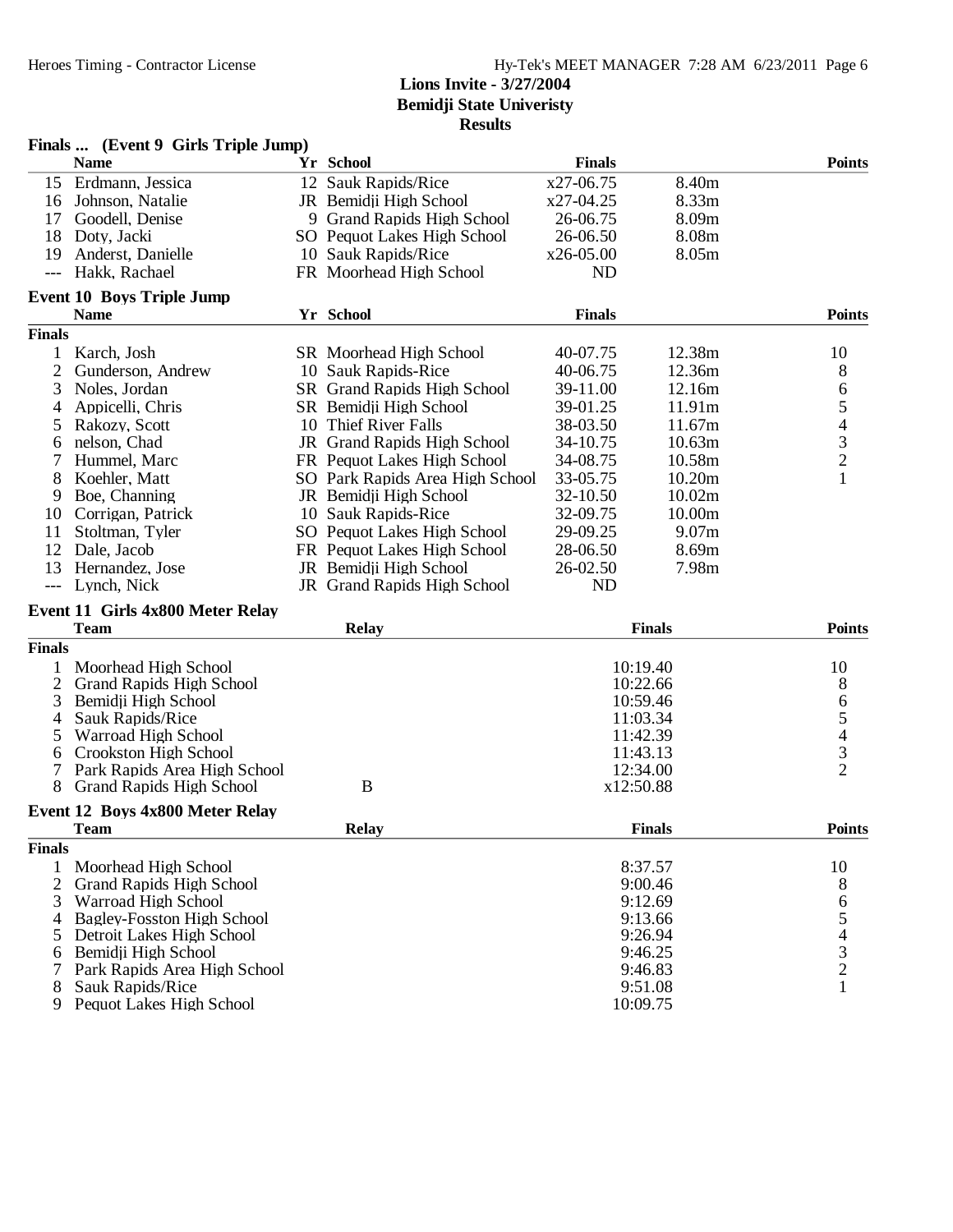#### **Results**

# **Event 14 Boys 55 Meter Hurdles**

|                | <b>Name</b>                            | Yr | <b>School</b>                   | <b>Prelims</b> | H#                                              |                                            |
|----------------|----------------------------------------|----|---------------------------------|----------------|-------------------------------------------------|--------------------------------------------|
|                | <b>Preliminaries</b>                   |    |                                 |                |                                                 |                                            |
| 1              | Hilligoss, Jason                       |    | 12 Warroad High School          | 8.18 q         | 1                                               |                                            |
| $\overline{2}$ | Hagen, Mike                            |    | <b>JR</b> Moorhead High School  | 8.30q          | 1                                               |                                            |
| 3              | Krueger, Christopher                   |    | 12 Sauk Rapids-Rice             | $8.51$ q       | 1                                               |                                            |
| 4              | Hoverson, Josh                         |    | SR Bemidji High School          | $8.71$ q       | 1                                               |                                            |
| 5              | Spandl, Brock                          |    | SO Moorhead High School         | 8.86q          | $\overline{c}$                                  |                                            |
| 6              | Appicelli, Chris                       |    | SR Bemidji High School          | $8.95$ q       | $\,1$                                           |                                            |
| 7              | Craig, Kyle                            |    | JR Park Rapids Area High School | 9.43 $q$       |                                                 |                                            |
| 8              | Gloe, Tyler                            |    | 11 Warroad High School          | 9.64 $q$       | $\begin{array}{c} 3 \\ 2 \\ 4 \end{array}$      |                                            |
| 9              | Hunt, Justin                           |    | FR Bemidji High School          | 9.82 q         |                                                 |                                            |
| 10             | Lien, Erik                             |    | FR Moorhead High School         | 9.83 $q$       |                                                 |                                            |
| 11             | Lordeman, Doug                         |    | FR Moorhead High School         | 9.97 $q$       | 4                                               |                                            |
| 12             | Hiipakka, Andy                         |    | SO Grand Rapids High School     | $10.03$ q      | $\overline{c}$                                  |                                            |
| 13             | Hardwood, Jayme                        |    | JR Grand Rapids High School     | 10.05          | $\,1$                                           |                                            |
|                | 14 Hummel, Marc                        |    | FR Pequot Lakes High School     | 10.44          |                                                 |                                            |
| 15             | Corrigan, Ryan                         |    | 9 Sauk Rapids-Rice              | 10.62          |                                                 |                                            |
| 16             | Corrigan, Patrick                      |    | 10 Sauk Rapids-Rice             | 10.72          | $\begin{array}{c} 2 \\ 3 \\ 2 \\ 3 \end{array}$ |                                            |
| 17             | Lockhart, Jesse                        |    | 9 Sauk Rapids-Rice              | 10.79          |                                                 |                                            |
| 18             | Langevin, Matt                         |    | 12 Thief River Falls            | 10.97          | 3                                               |                                            |
| 19             | McBrady, Jared                         |    | SO Park Rapids Area High School | 11.91          | 4                                               |                                            |
|                |                                        |    |                                 |                |                                                 |                                            |
|                | <b>Event 14 Boys 55 Meter Hurdles</b>  |    |                                 |                |                                                 |                                            |
|                | <b>Name</b>                            | Yr | <b>School</b>                   | <b>Finals</b>  | H#                                              | <b>Points</b>                              |
| <b>Finals</b>  |                                        |    |                                 |                |                                                 |                                            |
|                | Hilligoss, Jason                       |    | 12 Warroad High School          | 8.25           | 1                                               | 10                                         |
| $\overline{c}$ | Hagen, Mike                            |    | JR Moorhead High School         | 8.29           | 1                                               | 8                                          |
| 3              | Hoverson, Josh                         |    | SR Bemidji High School          | 8.58           | 1                                               | 6                                          |
| 4              | Spandl, Brock                          |    | SO Moorhead High School         | 8.80           | 1                                               | 5                                          |
| 5              | Krueger, Christopher                   |    | 12 Sauk Rapids-Rice             | 9.05           | 1                                               |                                            |
| 6              | Appicelli, Chris                       |    | SR Bemidji High School          | 9.21           | 1                                               |                                            |
| 7              | Gloe, Tyler                            |    | 11 Warroad High School          | 9.49           |                                                 | $\begin{array}{c} 4 \\ 3 \\ 2 \end{array}$ |
| 8              | Lordeman, Doug                         |    | FR Moorhead High School         | 9.52           |                                                 | $\mathbf{1}$                               |
| 9              | Lien, Erik                             |    | FR Moorhead High School         | x9.69          |                                                 |                                            |
| 10             | Hunt, Justin                           |    | FR Bemidji High School          | 9.93           |                                                 |                                            |
| 11             | Hiipakka, Andy                         |    | SO Grand Rapids High School     | 10.32          |                                                 |                                            |
| 12             | Craig, Kyle                            |    | JR Park Rapids Area High School | 11.31          | $\frac{2}{2}$ $\frac{2}{2}$ $\frac{2}{2}$       |                                            |
|                |                                        |    |                                 |                |                                                 |                                            |
|                | <b>Event 15 Girls 55 Meter Hurdles</b> |    |                                 |                |                                                 |                                            |
|                | <b>Name</b>                            | Yr | <b>School</b>                   | <b>Prelims</b> | H#                                              |                                            |
|                | <b>Preliminaries</b>                   |    |                                 |                |                                                 |                                            |
|                | 1 Hille, Kristin                       |    | 11 Sauk Rapids/Rice             | 9.04 $q$       | $\mathbf{1}$                                    |                                            |
| 2              | Hougen, Becca                          |    | JR Bemidii High School          | 9.51 $q$       | 1                                               |                                            |
| 3              | Martine, Nikki                         |    | 12 Bagley-Fosston High School   | 9.54 $q$       |                                                 |                                            |
| 4              | Friesner, Steph                        |    | 10 Warroad High School          | 9.93 q         |                                                 |                                            |
| 5              | Skauge, Anna                           |    | JR Moorhead High School         | $10.18$ q      |                                                 |                                            |
| 6              | Petersen, Kelsey                       |    | 8 Grand Rapids High School      | $10.36$ q      | $\overline{\mathbf{c}}$                         |                                            |
| 7              | Gerlich, Steph                         |    | 10 Sauk Rapids/Rice             | $10.48$ q      |                                                 |                                            |
| 8              | Kensinger, Emily                       |    | 11 Detroit Lakes High School    | $10.52$ q      | $\frac{2}{2}$                                   |                                            |
| 9              | Demmerly, Jenny                        |    | 10 Warroad High School          | $10.54$ q      | $\overline{2}$                                  |                                            |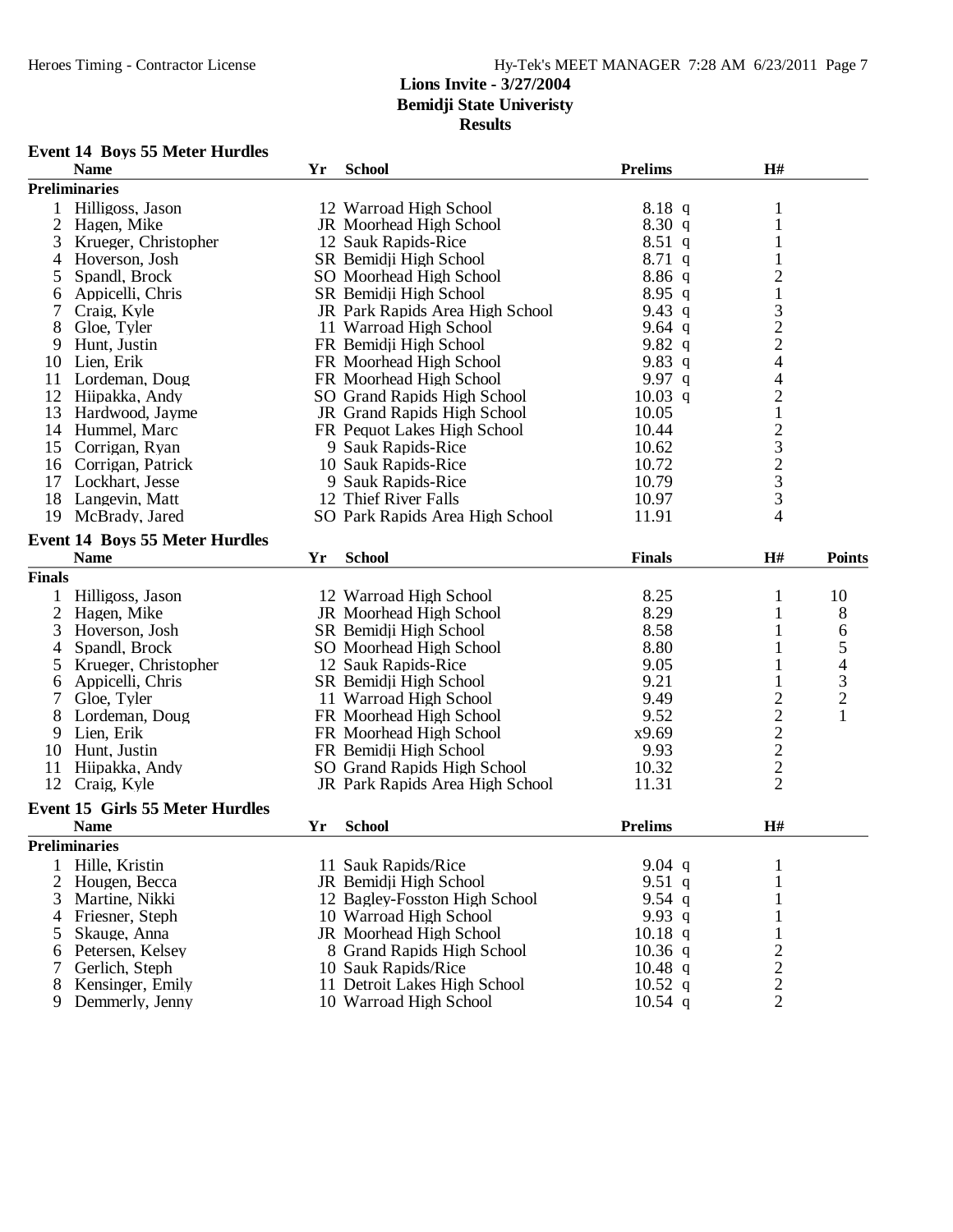**Bemidji State Univeristy**

| Preliminaries  (Event 15 Girls 55 Meter Hurdles) |  |  |  |
|--------------------------------------------------|--|--|--|
|--------------------------------------------------|--|--|--|

|                | <b>Name</b>                            | Yr | <b>School</b>                      | <b>Prelims</b> | H#                                              |                          |
|----------------|----------------------------------------|----|------------------------------------|----------------|-------------------------------------------------|--------------------------|
|                | 10 Hakk, Rachael                       |    | FR Moorhead High School            | $10.56$ q      | $\overline{c}$                                  |                          |
| 11             | Legler, Amanda                         |    | 9 Grand Rapids High School         | $10.70$ q      | 4                                               |                          |
| 12             | White, Danielle                        |    | 11 Grand Rapids High School        | $10.75$ q      | $\mathfrak{Z}$                                  |                          |
| 13             | Bahnmiller, Becca                      |    | 11 Warroad High School             | 10.78          | $\,1\,$                                         |                          |
| 14             | Hetler, Sam                            |    | 9 Crookston High School            | 11.00          | $\mathfrak{Z}$                                  |                          |
| 15             | Morinville, Jessica                    |    | JR Moorhead High School            | 11.15          |                                                 |                          |
| 16             | Deters, Kayla                          |    | 9 Sauk Rapids/Rice                 | 11.20          | $\begin{array}{c} 3 \\ 5 \\ 2 \\ 3 \end{array}$ |                          |
| 17             | Phelps, Ellen                          |    | SR Bemidji High School             | 11.30          |                                                 |                          |
| 18             | Nelson, Brynna                         |    | FR Bemidji High School             | 11.39          |                                                 |                          |
| 19             | Ripplinger, Kristin                    |    | 9 Warroad High School              | 11.40          | $\overline{\mathbf{3}}$                         |                          |
|                | 20 Guenningsman, Tyra                  |    | 12 Sauk Rapids/Rice                | 11.50          | $\overline{4}$                                  |                          |
|                | 21 Kuehn, Brittany                     |    | 9 Sauk Rapids/Rice                 | 11.88          | 5                                               |                          |
|                | 22 Estling, Nakita                     |    | 9 Warroad High School              | 11.92          |                                                 |                          |
| 23             | Genereux, Erin                         |    | SR Bemidji High School             | 12.23          | $rac{4}{3}$                                     |                          |
| 24             | Kloss, Briana                          |    | 9 Sauk Rapids/Rice                 | 12.35          | $\overline{\mathcal{A}}$                        |                          |
| 25             | Erdmann, Jessica                       |    | 12 Sauk Rapids/Rice                | 12.51          | 5                                               |                          |
|                | <b>Event 15 Girls 55 Meter Hurdles</b> |    |                                    |                |                                                 |                          |
|                | <b>Name</b>                            | Yr | <b>School</b>                      | <b>Finals</b>  | H#                                              | <b>Points</b>            |
| <b>Finals</b>  |                                        |    |                                    |                |                                                 |                          |
| 1              | Hille, Kristin                         |    | 11 Sauk Rapids/Rice                | 9.10           | 1                                               | 10                       |
| $\overline{2}$ | Martine, Nikki                         |    | 12 Bagley-Fosston High School      | 9.44           | 1                                               | $8\,$                    |
|                |                                        |    |                                    | 9.73           |                                                 |                          |
| 3              | Hougen, Becca                          |    | JR Bemidji High School             | 9.85           | 1<br>1                                          | 6<br>5                   |
| 4              | Friesner, Steph                        |    | 10 Warroad High School             |                |                                                 |                          |
| 5              | Skauge, Anna                           |    | JR Moorhead High School            | 10.06          | $\mathbf{1}$                                    | $\overline{\mathcal{A}}$ |
| 6              | Petersen, Kelsey                       |    | 8 Grand Rapids High School         | 10.34          | $\mathbf{1}$                                    | 3                        |
| 7              | Hakk, Rachael                          |    | FR Moorhead High School            | 10.35          | $\overline{c}$                                  | $\overline{c}$           |
| 8              | Legler, Amanda                         |    | 9 Grand Rapids High School         | 10.43          | $\overline{c}$                                  | $\mathbf{1}$             |
| 9              | Kensinger, Emily                       |    | 11 Detroit Lakes High School       | 10.49          | $\frac{2}{2}$                                   |                          |
| 10             | Gerlich, Steph                         |    | 10 Sauk Rapids/Rice                | 10.54          |                                                 |                          |
| 11             | White, Danielle                        |    | 11 Grand Rapids High School        | 10.72          | $\overline{c}$                                  |                          |
| 12             | Demmerly, Jenny                        |    | 10 Warroad High School             | 10.79          | $\overline{2}$                                  |                          |
|                | Event 16 Boys 55 Meter Dash            |    |                                    |                |                                                 |                          |
|                | <b>Name</b>                            | Yr | <b>School</b>                      | <b>Prelims</b> | H#                                              |                          |
|                | <b>Preliminaries</b>                   |    |                                    |                |                                                 |                          |
|                | Haviland, Reid                         |    | 11 Thief River Falls               | 6.86 $q$       | $\mathbf{1}$                                    |                          |
| $\overline{2}$ | Hagen, Tyler                           |    | SR Moorhead High School            | 6.87 $q$       | $\mathbf{1}$                                    |                          |
| 3              | Staneart, Jacob                        |    | 12 Sauk Rapids-Rice                | 6.94 $q$       | $\overline{c}$                                  |                          |
| 4              | Ruport, Zach                           |    | SR Bemidji High School             | 6.96q          | $\mathbf{1}$                                    |                          |
| 5              | Ashfeld, Brandon                       |    | 11 Sauk Rapids-Rice                | 7.01 $q$       | 3                                               |                          |
| 6              | Lefebvre, Nick                         |    | <b>SR Grand Rapids High School</b> | $7.04$ q       | $\overline{c}$                                  |                          |
| 6              | Eidem, Corey                           |    | SO Moorhead High School            | $7.04$ q       | $\mathbf{2}$                                    |                          |
| 8              | Arnold, Matt                           |    | 11 Bagley-Fosston High School      | $7.08$ q       | $\mathbf{1}$                                    |                          |
| 9              | Keller, Nicholas                       |    | 12 Sauk Rapids-Rice                | $7.16$ q       | 3                                               |                          |
| 9              | Fetzer, Josh                           |    | JR Bemidji High School             | $7.16$ q       | $\overline{c}$                                  |                          |
| 11             | McDowell, Mac                          |    | SO Park Rapids Area High School    | 7.23 $q$       | $\overline{\mathcal{A}}$                        |                          |
| 12             | Anderson, John                         |    | JR Moorhead High School            | 7.31 $q$       | 4                                               |                          |
| 13             | Phomme, Siv                            |    | 9 Warroad High School              | 7.34           | 1                                               |                          |
| 13             | Davis, Jeff                            |    | Detroit Lakes High School          | 7.34           | 3                                               |                          |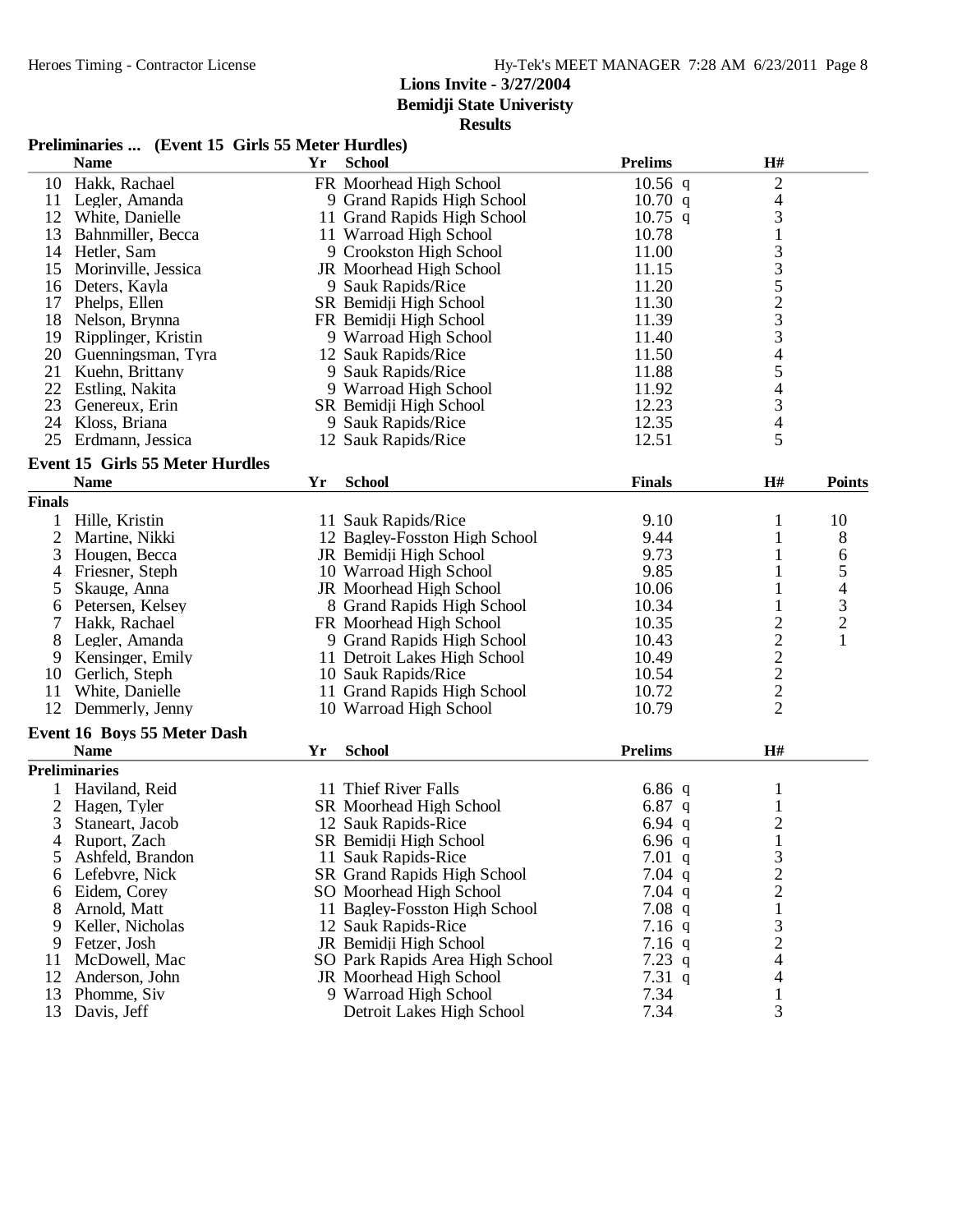**Bemidji State Univeristy**

| Preliminaries  (Event 16 Boys 55 Meter Dash) |  |  |
|----------------------------------------------|--|--|
|                                              |  |  |

|                | <b>Name</b>                       | Yr | <b>School</b>                   | <b>Prelims</b> | H#               |                          |
|----------------|-----------------------------------|----|---------------------------------|----------------|------------------|--------------------------|
|                | 15 Boswell, Brett                 |    | SO Grand Rapids High School     | 7.36           | $\overline{7}$   |                          |
|                | 16 Stately, Clarence              |    | SR Bemidji High School          | 7.37           | 3                |                          |
| 17             | Hamburg, Kyle                     |    | FR Bemidji High School          | 7.40           | $\overline{2}$   |                          |
| 18             | Bittner, Allen                    |    | JR Pequot Lakes High School     | 7.42           | 6                |                          |
| 18             | Craig, Kyle                       |    | JR Park Rapids Area High School | 7.42           | 1                |                          |
| 20             | DeLahunt, Brandon                 |    | SO Pequot Lakes High School     | 7.44           | 3                |                          |
| 21             | Miller. Rvan                      |    | SR Park Rapids Area High School | 7.50           | 5                |                          |
| 21             | Dohman, Matt                      |    | FR Moorhead High School         | 7.50           | 4                |                          |
| 23             | Hernandez, Jose                   |    | JR Bemidji High School          | 7.51           | 8                |                          |
| 24             | Koehler, Matt                     |    | SO Park Rapids Area High School | 7.53           | 5                |                          |
| 25             | Goss, Anton                       |    | 10 Bagley-Fosston High School   | 7.57           | 6                |                          |
| 26             | Wickersham, David                 |    | 11 Warroad High School          | 7.65           | 4                |                          |
| 27             | Phillipe, Adam                    |    | 12 Warroad High School          | 7.66           | 5                |                          |
| 28             | Buelow, Nathan                    |    | Detroit Lakes High School       | 7.68           | 4                |                          |
| 29             | Deuermeyer, Hank                  |    | 9 Sauk Rapids-Rice              | 7.72           | 5                |                          |
|                | 29 Ham, Jesse                     |    | 10 Bagley-Fosston High School   | 7.72           | 8                |                          |
| 31             | Hummel, Marc                      |    | FR Pequot Lakes High School     | 7.74           | 3                |                          |
| 32             | Drellack, Nick                    |    | 10 Bagley-Fosston High School   | 7.75           | 6                |                          |
| 33             | Guilfoile, Steve                  |    | SO Bemidji High School          | 7.76           | 6                |                          |
|                | 34 Haugen, Ross                   |    | 10 Thief River Falls            | 7.79           | 5                |                          |
| 35             | Mueller, Jeremy                   |    | JR Grand Rapids High School     | 7.80           | $\overline{7}$   |                          |
| 36             | Sysourath, Jerry                  |    | 11 Warroad High School          | 7.92           | $\mathbf{2}$     |                          |
| 37             | Wainright, Ross                   |    | 10 Sauk Rapids-Rice             | 7.94           | 8                |                          |
| 38             | Schouviller, Nick                 |    | 9 Bagley-Fosston High School    | 8.00           | 7                |                          |
| 39             | KakayGeesick, Curtis              |    | FR Bemidji High School          | 8.05           | $\boldsymbol{7}$ |                          |
| 40             |                                   |    | 12 Warroad High School          | 8.09           | 5                |                          |
| 41             | Colden, Michael<br>Pikus, Brendon |    | 10 Sauk Rapids-Rice             | 8.11           | 8                |                          |
|                |                                   |    |                                 | 8.34           |                  |                          |
| 42             | Guetter, Nick                     |    | Detroit Lakes High School       |                | 6                |                          |
| 43             | Klaers, Alex                      |    | 9 Sauk Rapids-Rice              | 8.39           | 8                |                          |
|                | 44 Dalen, Derek                   |    | 10 Thief River Falls            | 8.52           | 6                |                          |
|                | Event 16 Boys 55 Meter Dash       |    |                                 |                |                  |                          |
|                | <b>Name</b>                       | Yr | <b>School</b>                   | <b>Finals</b>  | H#               | <b>Points</b>            |
| <b>Finals</b>  |                                   |    |                                 |                |                  |                          |
| 1              | Staneart, Jacob                   |    | 12 Sauk Rapids-Rice             | 6.85           | 1                | 10                       |
| $\overline{2}$ | Hagen, Tyler                      |    | SR Moorhead High School         | 6.85           | $\mathbf{1}$     | 8                        |
| 3              | Ruport, Zach                      |    | SR Bemidji High School          | 6.85           | 1                | 6                        |
| 4              | Haviland, Reid                    |    | 11 Thief River Falls            | 6.89           | 1                | 5                        |
| 5              | Eidem, Corey                      |    | SO Moorhead High School         | 7.02           | 1                | $\overline{\mathcal{A}}$ |
| 6              | Arnold, Matt                      |    | 11 Bagley-Fosston High School   | 7.08           | $\overline{2}$   | 3                        |
| 7              | Fetzer, Josh                      |    | JR Bemidji High School          | 7.10           | $\overline{c}$   | $\mathbf{2}$             |
| 8              | Lefebvre, Nick                    |    | SR Grand Rapids High School     | 7.11           | $\overline{2}$   | 1                        |
| 9              | Keller, Nicholas                  |    | 12 Sauk Rapids-Rice             | 7.12           | $\overline{2}$   |                          |
| 10             | Ashfeld, Brandon                  |    | 11 Sauk Rapids-Rice             | 7.18           | $\mathbf{1}$     |                          |
| 11             | McDowell, Mac                     |    | SO Park Rapids Area High School | 7.25           | $\overline{2}$   |                          |
| 12             | Anderson, John                    |    | JR Moorhead High School         | 7.30           | $\overline{2}$   |                          |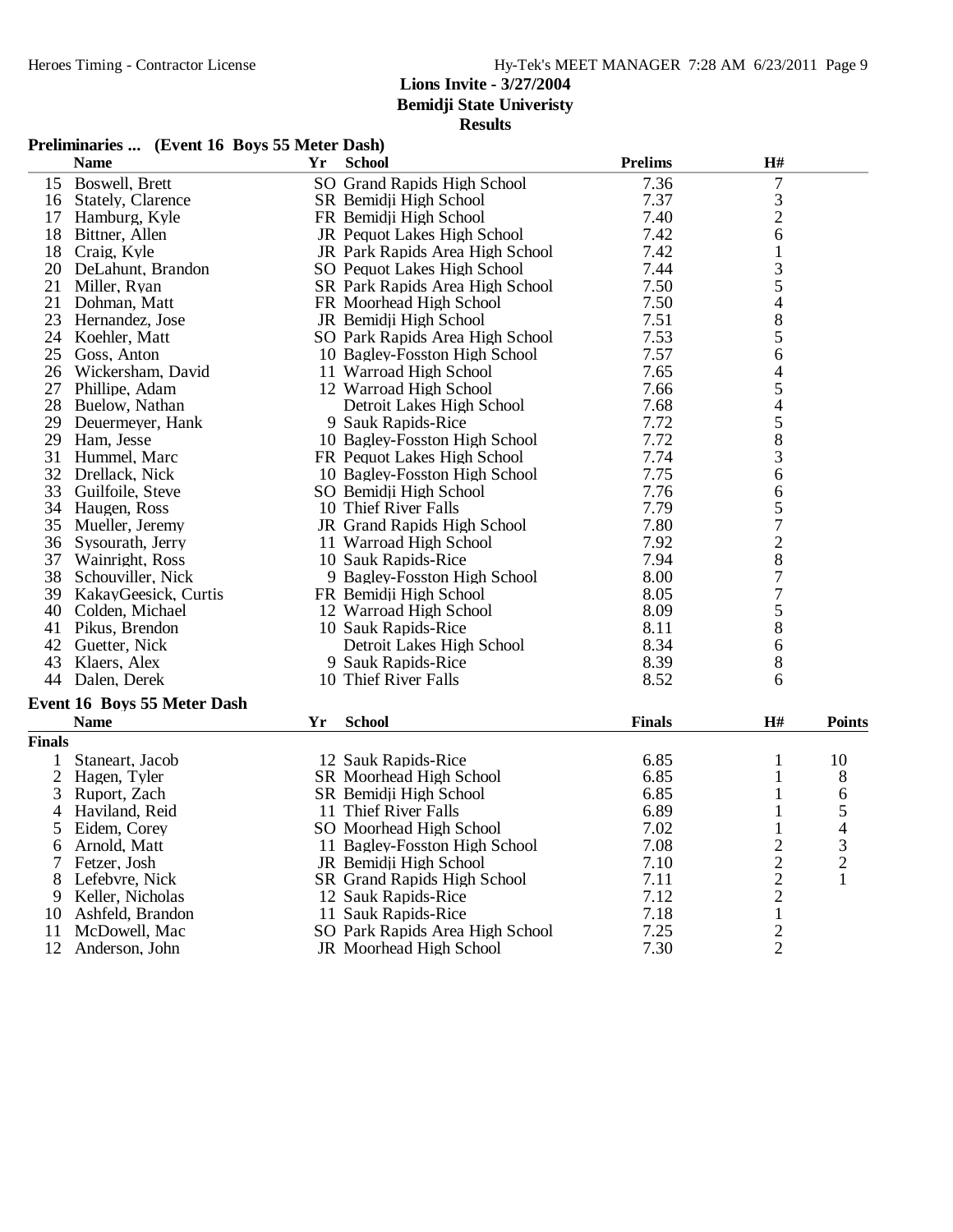**Results**

## **Event 17 Girls 55 Meter Dash**

|               | <b>Name</b>                  | Yr | <b>School</b>                   | <b>Prelims</b> | H#                                              |               |
|---------------|------------------------------|----|---------------------------------|----------------|-------------------------------------------------|---------------|
|               | <b>Preliminaries</b>         |    |                                 |                |                                                 |               |
| 1             | Marsolek, Kaitlyn            |    | SR Bemidji High School          | 7.66 $q$       | $\mathbf{1}$                                    |               |
| 2             | Brown, Ashley                |    | JR Bemidji High School          | 7.83 $q$       |                                                 |               |
| 3             | Goodell, Ashley              |    | 10 Grand Rapids High School     | $8.02$ q       | $\begin{array}{c} 2 \\ 2 \\ 2 \\ 5 \end{array}$ |               |
| 4             | Keomany, Kendra              |    | 10 Warroad High School          | $8.04$ q       |                                                 |               |
| 5             | Felthous, Caitlyn            |    | SO Pequot Lakes High School     | $8.05$ q       |                                                 |               |
| 6             | Merrick, Faylynn             |    | 12 Sauk Rapids/Rice             | $8.06$ q       | 5                                               |               |
| 7             | Guldner, Anna                |    | JR Moorhead High School         | $8.14$ q       | 4                                               |               |
| 8             | Henke, Lauren                |    | 10 Detroit Lakes High School    | $8.17$ q       | 4                                               |               |
| 8             | Heppner, Kristine            |    | 9 Warroad High School           | $8.17$ q       | 1                                               |               |
| 10            | Giese, Rachel                |    | SO Park Rapids Area High School | $8.19\ q$      | 3                                               |               |
| 11            | Erdmann, Amber               |    | 11 Crookston High School        | $8.21$ q       | $\mathbf{1}$                                    |               |
| 11            | Kutzorik, Lisa               |    | 10 Sauk Rapids/Rice             | $8.21$ q       | $\overline{c}$                                  |               |
| 13            | Grabill, Tarah               |    | 12 Bagley-Fosston High School   | 8.23           | $\mathbf{1}$                                    |               |
| 14            | Bellecourt, Wenonah          |    | JR Bemidji High School          | 8.24           |                                                 |               |
| 14            | Bakken, Amanda               |    | 10 Crookston High School        | 8.24           | $\frac{2}{2}$                                   |               |
| 16            | Bentley, Macey               |    | 9 Detroit Lakes High School     | 8.29           | 8                                               |               |
| 17            |                              |    |                                 | 8.30           | 3                                               |               |
|               | Imholte, Greta               |    | 10 Detroit Lakes High School    |                | $\overline{7}$                                  |               |
| 18            | Nielson, Kim                 |    | FR Bemidji High School          | 8.34<br>8.35   |                                                 |               |
| 19            | Johnson, Erica               |    | 9 Detroit Lakes High School     |                | 8                                               |               |
| 19            | Lee, Cherline                |    | 11 Detroit Lakes High School    | 8.35           |                                                 |               |
| 21            | Patterson, Molly             |    | SO Bemidji High School          | 8.44           |                                                 |               |
| 22            | Jacobson, Amanda             |    | JR Park Rapids Area High School | 8.48           | 3                                               |               |
| 23            | Gans, Stacy                  |    | 9 Sauk Rapids/Rice              | 8.49           | $\overline{7}$                                  |               |
| 24            | Schwartzenberger, Katelyn    |    | FR Moorhead High School         | 8.58           | $\mathfrak{Z}$                                  |               |
| 25            | Bourcy, Sam                  |    | SO Moorhead High School         | 8.62           | 4                                               |               |
| 26            | Voges, Courtney              |    | SO Pequot Lakes High School     | 8.66           | 5                                               |               |
| 27            | Jenning, Emma                |    | SR Bemidji High School          | 8.73           | 4                                               |               |
| 27            | Schoeneberger, Anna          |    | 11 Crookston High School        | 8.73           | 3                                               |               |
| 29            | Long, Damas                  |    | 9 Sauk Rapids/Rice              | 8.81           | 8                                               |               |
| 30            | Ament, Sarah                 |    | FR Park Rapids Area High School | 8.84           | 4                                               |               |
| 31            | Ryba, Brittany               |    | 9 Warroad High School           | 8.85           | 5                                               |               |
| 31            | Gustafson, Angie             |    | 10 Sauk Rapids/Rice             | 8.85           | 6                                               |               |
| 33            | Phonsavanh, Khonsavanh       |    | 9 Warroad High School           | 8.91           | 3                                               |               |
| 34            | Bauer, Julia                 |    | 9 Sauk Rapids/Rice              | 8.92           | $\overline{7}$                                  |               |
| 35            | Haglund, Erika               |    | 10 Detroit Lakes High School    | 9.06           | 6                                               |               |
| 35            | Wermus, Amanda               |    | 9 Grand Rapids High School      | 9.06           | 6                                               |               |
| 37            | Ball, Nicole                 |    | 9 Grand Rapids High School      | 9.23           | 5                                               |               |
| 38            | Voigt, Alisha                |    | 9 Sauk Rapids/Rice              | 9.39           | 6                                               |               |
|               | 39 Genereux, Erin            |    | SR Bemidji High School          | 9.47           | 4                                               |               |
| 40            | Warnert, Trista              |    | 12 Sauk Rapids/Rice             | 9.89           | 5                                               |               |
| 41            | Bourassa, Brittany           |    | FR Pequot Lakes High School     | 9.91           | 7                                               |               |
| 42            | Schrupp, Carrie              |    | 9 Grand Rapids High School      | 10.01          | 6                                               |               |
| 43            | Grundhoefer, Andria          |    | 9 Sauk Rapids/Rice              | 10.07          | 6                                               |               |
|               | Event 17 Girls 55 Meter Dash |    |                                 |                |                                                 |               |
|               | <b>Name</b>                  | Yr | <b>School</b>                   | <b>Finals</b>  | H#                                              | <b>Points</b> |
| <b>Finals</b> |                              |    |                                 |                |                                                 |               |
|               | 1 Marsolek, Kaitlyn          |    | SR Bemidji High School          | 7.58           | $\mathbf{1}$                                    | 10            |
|               |                              |    |                                 |                |                                                 |               |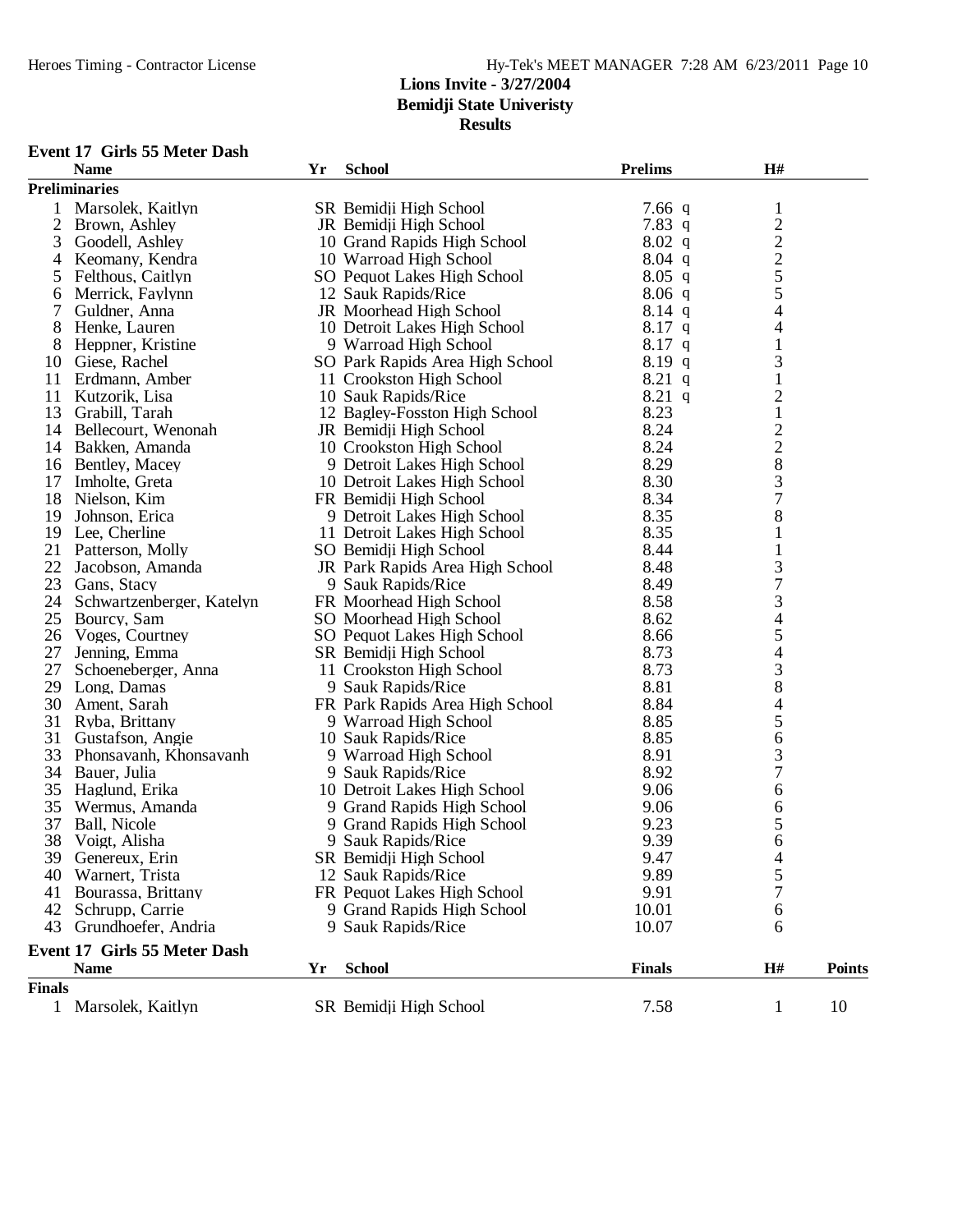|                | Finals  (Event 17 Girls 55 Meter Dash) |    |                                 |               |                                                |                                            |
|----------------|----------------------------------------|----|---------------------------------|---------------|------------------------------------------------|--------------------------------------------|
|                | <b>Name</b>                            | Yr | <b>School</b>                   | <b>Finals</b> | H#                                             | <b>Points</b>                              |
| $\overline{2}$ | Brown, Ashley                          |    | JR Bemidji High School          | 7.95          | 1                                              | 8                                          |
| 3              | Goodell, Ashley                        |    | 10 Grand Rapids High School     | 8.01          | 1                                              | 6                                          |
| 4              | Felthous, Caitlyn                      |    | SO Pequot Lakes High School     | 8.05          | $\mathbf{1}$                                   | 5                                          |
| 5              | Keomany, Kendra                        |    | 10 Warroad High School          | 8.07          | $\mathbf{1}$                                   |                                            |
| 6              | Giese, Rachel                          |    | SO Park Rapids Area High School | 8.11          |                                                | $\begin{array}{c} 4 \\ 3 \\ 2 \end{array}$ |
| 7              | Henke, Lauren                          |    | 10 Detroit Lakes High School    | 8.15          | $\frac{2}{2}$                                  |                                            |
| 8              | Merrick, Faylynn                       |    | 12 Sauk Rapids/Rice             | 8.17          | $\mathbf{1}$                                   | $\mathbf{1}$                               |
| 9              | Kutzorik, Lisa                         |    | 10 Sauk Rapids/Rice             | 8.19          |                                                |                                            |
| 10             | Heppner, Kristine                      |    | 9 Warroad High School           | 8.24          | $\frac{2}{2}$                                  |                                            |
| 11             | Erdmann, Amber                         |    | 11 Crookston High School        | 8.25          | $\overline{c}$                                 |                                            |
| 12             | Guldner, Anna                          |    | JR Moorhead High School         | 8.37          | $\overline{2}$                                 |                                            |
|                | <b>Event 18 Boys 400 Meter Dash</b>    |    |                                 |               |                                                |                                            |
|                | <b>Name</b>                            | Yr | <b>School</b>                   | <b>Finals</b> | $\mathbf{H}$ #                                 | <b>Points</b>                              |
| <b>Finals</b>  |                                        |    |                                 |               |                                                |                                            |
| 1              | Gunderson, Andrew                      |    | 10 Sauk Rapids-Rice             | 53.78         | 1                                              | 10                                         |
| $\mathbf{2}$   | Fuxa, Matt                             |    | SR Moorhead High School         | 54.13         | 1                                              | 8                                          |
| 3              | Lillehaugen, Paul                      |    | FR Moorhead High School         | 55.53         | 3                                              | 6                                          |
| 4              | Rakozy, Scott                          |    | 10 Thief River Falls            | 55.74         | $\mathbf{1}% \in\mathbb{Z}_{+}^{d}[z,\bar{z}]$ | 5                                          |
| 5              | Kelm, Shawn                            |    | SR Bemidji High School          | 56.57         | 1                                              |                                            |
| 6              | Twigg, Joey                            |    | Detroit Lakes High School       | 56.92         | $\overline{c}$                                 | $\begin{array}{c} 4 \\ 3 \\ 2 \end{array}$ |
| 7              | Yanok, Joe                             |    | 12 Warroad High School          | 57.42         | 1                                              |                                            |
| 8              | Johnson, Zach                          |    | 11 Thief River Falls            | 57.95         |                                                | $\mathbf{1}$                               |
| 9              | Gravdahl, Cody                         |    | SO Pequot Lakes High School     | 58.30         | $\frac{2}{2}$                                  |                                            |
| 10             | Huschle, Mike                          |    | 11 Bagley-Fosston High School   | 59.21         |                                                |                                            |
| 11             | Sievers, Tyson                         |    | SO Park Rapids Area High School | 60.51         | $\frac{2}{3}$                                  |                                            |
| 12             | Schafer, Steven                        |    | 10 Sauk Rapids-Rice             | 60.85         |                                                |                                            |
| 13             | Fouquette, Jordan                      |    | Detroit Lakes High School       | 61.30         | $\overline{\mathcal{L}}$                       |                                            |
| 14             | Parkhouse, Eric                        |    | 11 Warroad High School          | 61.55         |                                                |                                            |
| 15             | Wickersham, David                      |    | 11 Warroad High School          | 61.72         | $\frac{2}{3}$                                  |                                            |
| 16             | Blake, Mike                            |    | FR Moorhead High School         | 61.78         |                                                |                                            |
| 17             | Shafer, Nick                           |    | FR Grand Rapids High School     | 62.66         |                                                |                                            |
| 18             | Larson, Tyler                          |    | JR Moorhead High School         | x63.25        | $\begin{array}{c} 3 \\ 2 \\ 3 \end{array}$     |                                            |
| 19             | Fisher, Jay                            |    | 12 Warroad High School          | x63.48        | $\overline{\mathcal{L}}$                       |                                            |
| 20             | Mostaller, Bill                        |    | FR Grand Rapids High School     | 63.96         | 1                                              |                                            |
| 21             | Wainright, Alex                        |    | 11 Sauk Rapids-Rice             | 67.24         | 4                                              |                                            |
| 22             | Learment, Doug                         |    | SO Grand Rapids High School     | 72.11         | 4                                              |                                            |
| 23             | Nyquist, Mark                          |    | SO Grand Rapids High School     | x72.99        | 4                                              |                                            |
|                | Event 19 Girls 400 Meter Dash          |    |                                 |               |                                                |                                            |
|                | <b>Name</b>                            | Yr | <b>School</b>                   | <b>Finals</b> | H#                                             | <b>Points</b>                              |
| <b>Finals</b>  |                                        |    |                                 |               |                                                |                                            |
| 1              | Brown, Ashley                          |    | JR Bemidji High School          | 64.34         | 1                                              | 10                                         |
| 2              | Knuttila, Lauren                       |    | SO Park Rapids Area High School | 67.10         | 1                                              | 8                                          |
| 3              | Laznicka, Sam                          |    | 8 Warroad High School           | 67.21         | 3                                              | 6                                          |
| 4              | Heinrich, Alicia                       |    | 9 Grand Rapids High School      | 67.55         | $\overline{c}$                                 | 5                                          |
| 5              | Bellecourt, Wenonah                    |    | JR Bemidji High School          | 68.03         | 1                                              |                                            |
| 6              | Wangberg, Hannah                       |    | FR Bemidji High School          | 68.05         | 3                                              | $rac{4}{3}$                                |
|                | Litchke, Courtney                      |    | 9 Grand Rapids High School      | 68.13         | 4                                              | $\mathbf{2}$                               |
| 8              | Makinen, Laura                         |    | 12 Grand Rapids High School     | 68.30         | 1                                              |                                            |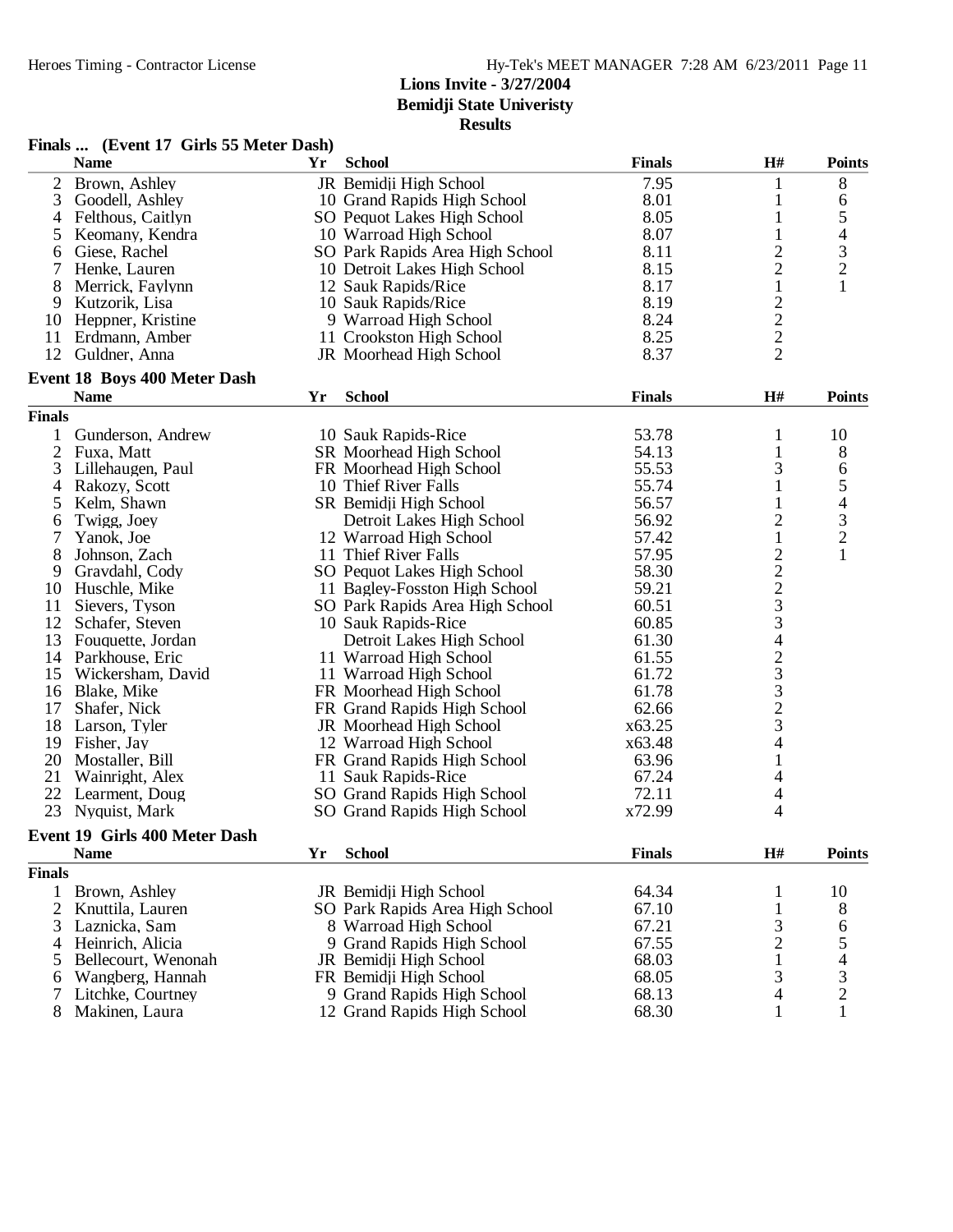**Bemidji State Univeristy Results**

### **Finals ... (Event 19 Girls 400 Meter Dash)**

|               | <b>Name</b>                  | Yr | <b>School</b>                   | <b>Finals</b> | H#                                              | <b>Points</b>  |
|---------------|------------------------------|----|---------------------------------|---------------|-------------------------------------------------|----------------|
| 9             | Rosenfeldt, Rachael          |    | JR Moorhead High School         | 68.33         |                                                 |                |
| 10            | Judkins, Liz                 |    | FR Bemidji High School          | x68.61        |                                                 |                |
| 11            | Keogh, Heather               |    | 10 Thief River Falls            | 68.64         |                                                 |                |
| 12            | Upgren, Marilyn              |    | SO Bemidji High School          | x69.08        | $\begin{array}{c} 2 \\ 2 \\ 3 \end{array}$      |                |
| 13            | Engen, Brittany              |    | SR Pequot Lakes High School     | 69.46         | $\overline{\mathcal{L}}$                        |                |
| 14            | Deters, Kayla                |    | 9 Sauk Rapids/Rice              | 70.94         |                                                 |                |
| 15            | Pike, Jena                   |    | FR Park Rapids Area High School | 70.96         | $\frac{3}{2}$                                   |                |
| 16            | Christiansen, Lindsey        |    | JR Bemidji High School          | x71.29        | $\overline{\mathcal{A}}$                        |                |
| 17            | Congdon, Katie               |    | 9 Grand Rapids High School      | x71.52        |                                                 |                |
| 18            | Anderst, Danielle            |    | 10 Sauk Rapids/Rice             | 71.77         | $\begin{array}{c} 3 \\ 5 \\ 2 \\ 1 \end{array}$ |                |
| 19            | Kutzorik, Lisa               |    | 10 Sauk Rapids/Rice             | 72.06         |                                                 |                |
| 20            | Phelps, Ellen                |    | SR Bemidji High School          | x72.16        |                                                 |                |
| 21            | Kroeze, Steph                |    | 8 Warroad High School           | 72.81         | 5                                               |                |
| 22            | Crosby, Kayla                |    | 12 Sauk Rapids/Rice             | x74.08        | $\mathbf 1$                                     |                |
| 23            | Timm, Katie                  |    | 9 Sauk Rapids/Rice              | x74.12        | 5                                               |                |
| 24            | Gray, Kelsey                 |    | 10 Warroad High School          | 74.85         | 5                                               |                |
| 25            | Dobbs, Andrea                |    | SO Moorhead High School         | 75.42         | 3                                               |                |
|               | 26 Eberhart, Tara            |    | FR Park Rapids Area High School | 1:26.60       | 4                                               |                |
|               | Event 20 Boys 1600 Meter Run |    |                                 |               |                                                 |                |
|               | <b>Name</b>                  | Yr | <b>School</b>                   | <b>Finals</b> |                                                 | <b>Points</b>  |
| <b>Finals</b> |                              |    |                                 |               |                                                 |                |
| 1             | McConnell, Michael           |    | 10 Sauk Rapids-Rice             | 4:49.65       |                                                 | 10             |
| 2             | Hassel, Wade                 |    | FR Grand Rapids High School     | 4:50.03       |                                                 | 8              |
| 3             | Nyberg, Karl                 |    | SR Moorhead High School         | 4:57.00       |                                                 | 6              |
| 4             | Zelaya, Devin                |    | SO Moorhead High School         | 5:01.10       |                                                 | 5              |
| 5             | Heppner, Abe                 |    | 11 Warroad High School          | 5:02.70       |                                                 | $\overline{4}$ |
| 6             | Zelaya, Dorian               |    | SO Moorhead High School         | 5:03.11       |                                                 |                |
| 7             | Lillegaard, Dustin           |    | 12 Bagley-Fosston High School   | 5:06.81       |                                                 | $\frac{3}{2}$  |
| 8             | Buchholz, Kyle               |    | Detroit Lakes High School       | 5:07.85       |                                                 | $\mathbf{1}$   |
| 9             | Peterson, Ellis              |    | JR Park Rapids Area High School | 5:08.00       |                                                 |                |
| 10            | Heppner, Moses               |    | 7 Warroad High School           | 5:12.93       |                                                 |                |
| 11            | Mohrbacher, Eric             |    | 8 Warroad High School           | 5:13.55       |                                                 |                |
| 12            | Hanson, Erik                 |    | FR Moorhead High School         | x5:15.29      |                                                 |                |
| 13            | Gifford, David               |    | Detroit Lakes High School       | 5:22.82       |                                                 |                |
| 14            | Harlow, Tanner               |    | 12 Thief River Falls            | 5:29.37       |                                                 |                |
| 15            | Twigg, Zach                  |    | Detroit Lakes High School       | 5:35.23       |                                                 |                |
| 16            | Lindquist, Troy              |    | JR Bemidji High School          | 5:35.26       |                                                 |                |
| 17            | Feltman, Lee                 |    | JR Grand Rapids High School     | 5:39.01       |                                                 |                |
|               | 18 Stolp, Zach               |    | FR Moorhead High School         | x5:39.54      |                                                 |                |
| 19            | Jerne, William               |    | FR Grand Rapids High School     | 5:42.37       |                                                 |                |
| 20            | McDonald, Brian              |    | FR Grand Rapids High School     | x5:45.48      |                                                 |                |
| 21            | Lelwica, Jack                |    | 10 Sauk Rapids-Rice             | 5:49.12       |                                                 |                |
| 22            | Charnley, Trevor             |    | SO Grand Rapids High School     | x5:50.02      |                                                 |                |
| 23            | Thorp, Dan                   |    | SO Pequot Lakes High School     | 5:53.45       |                                                 |                |
| 24            | Tomi, Miika                  |    | Detroit Lakes High School       | x5:55.11      |                                                 |                |
| 25            | Dale, Jacob                  |    | FR Pequot Lakes High School     | 5:55.67       |                                                 |                |
| 26            | McEndree, Brandon            |    | JR Bemidji High School          | 5:56.06       |                                                 |                |
| 27            | Daniels, Tom                 |    | 11 Bagley-Fosston High School   | 6:02.21       |                                                 |                |
| 28            | Firkus, Braedon              |    | 9 Sauk Rapids-Rice              | 6:43.53       |                                                 |                |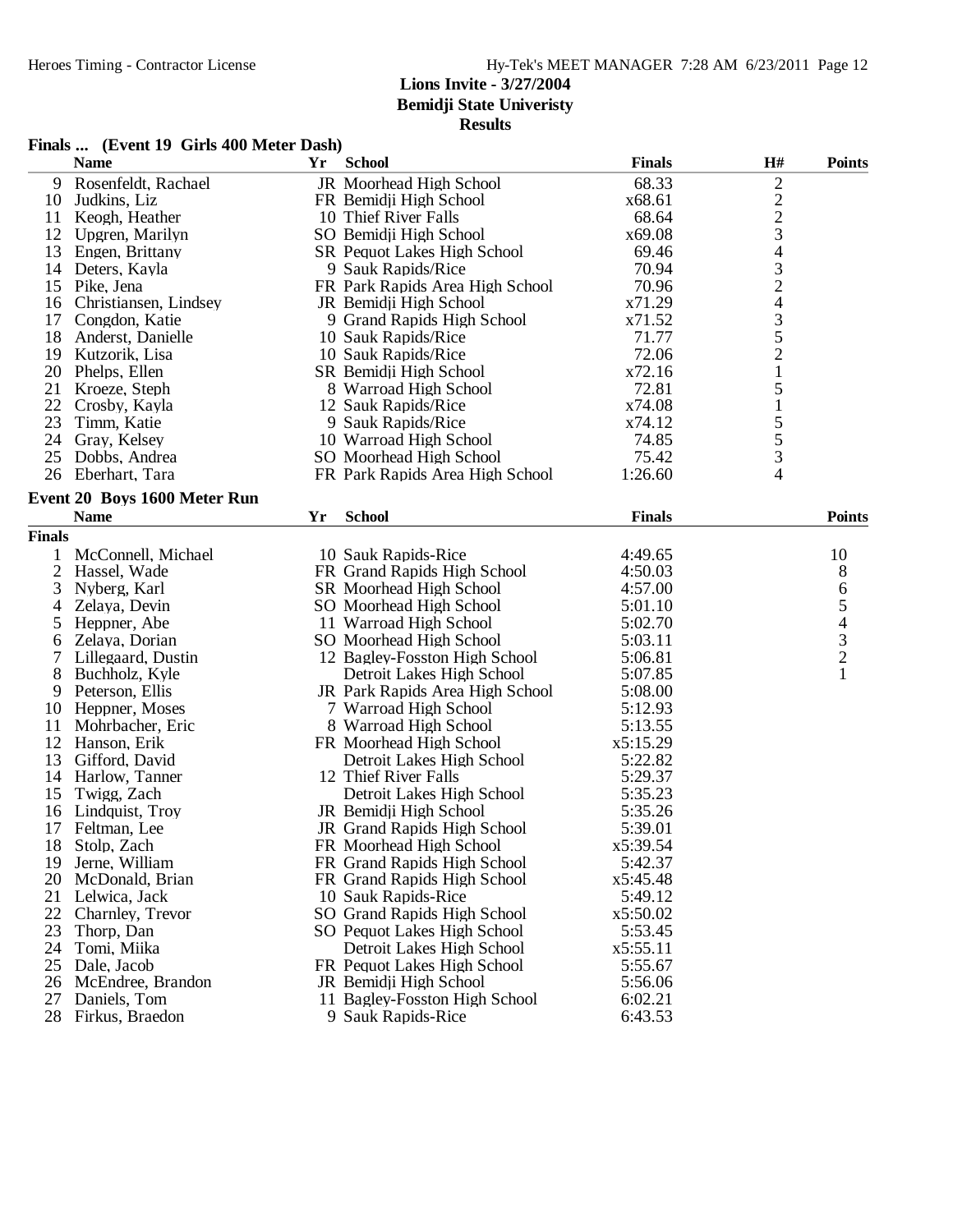|                | Finals  (Event 20 Boys 1600 Meter Run) |    |                               |                |                         |                                |
|----------------|----------------------------------------|----|-------------------------------|----------------|-------------------------|--------------------------------|
|                | <b>Name</b>                            | Yr | <b>School</b>                 | <b>Finals</b>  |                         | <b>Points</b>                  |
| 29             | Rybacki, Harry                         |    | 11 Thief River Falls          | 7:04.74        |                         |                                |
|                | Event 21 Girls 1600 Meter Run          |    |                               |                |                         |                                |
|                | <b>Name</b>                            | Yr | <b>School</b>                 | <b>Finals</b>  |                         | <b>Points</b>                  |
| <b>Finals</b>  |                                        |    |                               |                |                         |                                |
| 1              | Grinaker, Hanna                        |    | 10 Detroit Lakes High School  | 5:23.01        |                         | 10                             |
| $\mathbf{2}$   | Mondry, Heidi                          |    | 10 Grand Rapids High School   | 5:54.25        |                         | 8                              |
| 3              | Abraham, Samantha                      |    | 8 Bagley-Fosston High School  | 5:55.47        |                         | 6                              |
| 4              | Bruggeman, Brook                       |    | SO Moorhead High School       | 6:04.27        |                         |                                |
| 5              | Klungtvedt, Emily                      |    | SO Moorhead High School       | 6:10.73        |                         |                                |
| 6              | DeGrio, Raynee                         |    | 9 Grand Rapids High School    | 6:11.25        |                         | $\frac{5}{4}$<br>$\frac{3}{2}$ |
| 7              | Johnson, Anna                          |    | 9 Grand Rapids High School    | 6:13.21        |                         |                                |
| 8              | Wagner, Michaela                       |    | FR Bemidji High School        | 6:14.00        |                         | $\mathbf{1}$                   |
| 9              | Gilbery, Alyssa                        |    | SO Moorhead High School       | 6:14.84        |                         |                                |
| 10             | Doty, Jacki                            |    | SO Pequot Lakes High School   | 6:20.00        |                         |                                |
| 11             | Hest, Kim                              |    | FR Moorhead High School       | x6:21.00       |                         |                                |
| 12             | Nichols, Randii                        |    | 8 Grand Rapids High School    | x6:21.30       |                         |                                |
| 13             | Hest, Alison                           |    | FR Moorhead High School       | x6:32.00       |                         |                                |
| 14             | Lenarz, Maggie                         |    | 9 Grand Rapids High School    | x6:36.00       |                         |                                |
| 15             | Kanten, Emily                          |    | 9 Crookston High School       | 6:36.01        |                         |                                |
| 16             | Jacobson, Shaunna                      |    | JR Bemidji High School        | 6:38.00        |                         |                                |
| 17             | Mistic, Abby                           |    | SO Bemidji High School        | 6:40.69        |                         |                                |
| 18             | Powers, Katie                          |    | 12 Bagley-Fosston High School | 6:56.00        |                         |                                |
| 19             | Flikka, Stacy                          |    | 10 Crookston High School      | 7:02.00        |                         |                                |
|                | Event 22 Boys 4x200 Meter Relay        |    |                               |                |                         |                                |
|                | <b>Team</b>                            |    | <b>Relay</b>                  | <b>Finals</b>  | H#                      | <b>Points</b>                  |
| <b>Finals</b>  |                                        |    |                               |                |                         |                                |
| 1              | Moorhead High School                   |    |                               | 1:37.11        | 1                       | 10                             |
| $\overline{2}$ | Bemidji High School                    |    |                               | 1:41.09        | 1                       | 8                              |
| 3              | Bagley-Fosston High School             |    |                               | 1:42.53        | $\overline{\mathbf{c}}$ | 6                              |
| 4              | Moorhead High School                   |    | B                             | x1:44.58       | $\overline{c}$          |                                |
| 5              | Thief River Falls                      |    |                               | 1:45.05        | $\mathbf{1}$            | 5                              |
| 6              | Bemidji High School                    |    | $\bf{B}$                      | x1:45.49       | $\overline{c}$          |                                |
| 7              | Warroad High School                    |    |                               | 1:46.17        | 1                       | 4                              |
| 8              | Pequot Lakes High School               |    |                               | 1:46.30        | $\overline{2}$          | 3                              |
| 9              | <b>Grand Rapids High School</b>        |    |                               | 1:47.48        | $\mathbf{1}$            | $\overline{c}$                 |
| 10             | Park Rapids Area High School           |    |                               | 1:51.65        | $\overline{c}$          | 1                              |
| ---            | Sauk Rapids-Rice                       |    |                               | D <sub>O</sub> | $\mathbf{1}$            |                                |
|                | Event 23 Girls 4x200 Meter Relay       |    |                               |                |                         |                                |
|                | <b>Team</b>                            |    | <b>Relay</b>                  | <b>Finals</b>  | H#                      | <b>Points</b>                  |
| <b>Finals</b>  |                                        |    |                               |                |                         |                                |
| 1              | Bemidji High School                    |    |                               | 1:55.72        |                         | 10                             |
| 2              | Moorhead High School                   |    |                               | 1:55.82        |                         | 8                              |
| 3              | Detroit Lakes High School              |    |                               | 1:57.12        |                         | 6                              |
| 4              | Sauk Rapids/Rice                       |    |                               | 1:58.15        |                         |                                |
| $\mathcal{D}$  | Crookston High School                  |    |                               | 1:58.38        | $\overline{c}$          | 5                              |
| 6              | <b>Grand Rapids High School</b>        |    |                               | 1:58.89        | $\overline{\mathbf{c}}$ | 4                              |
| 7              | Moorhead High School                   |    | B                             | x2:00.26       | $\overline{2}$          |                                |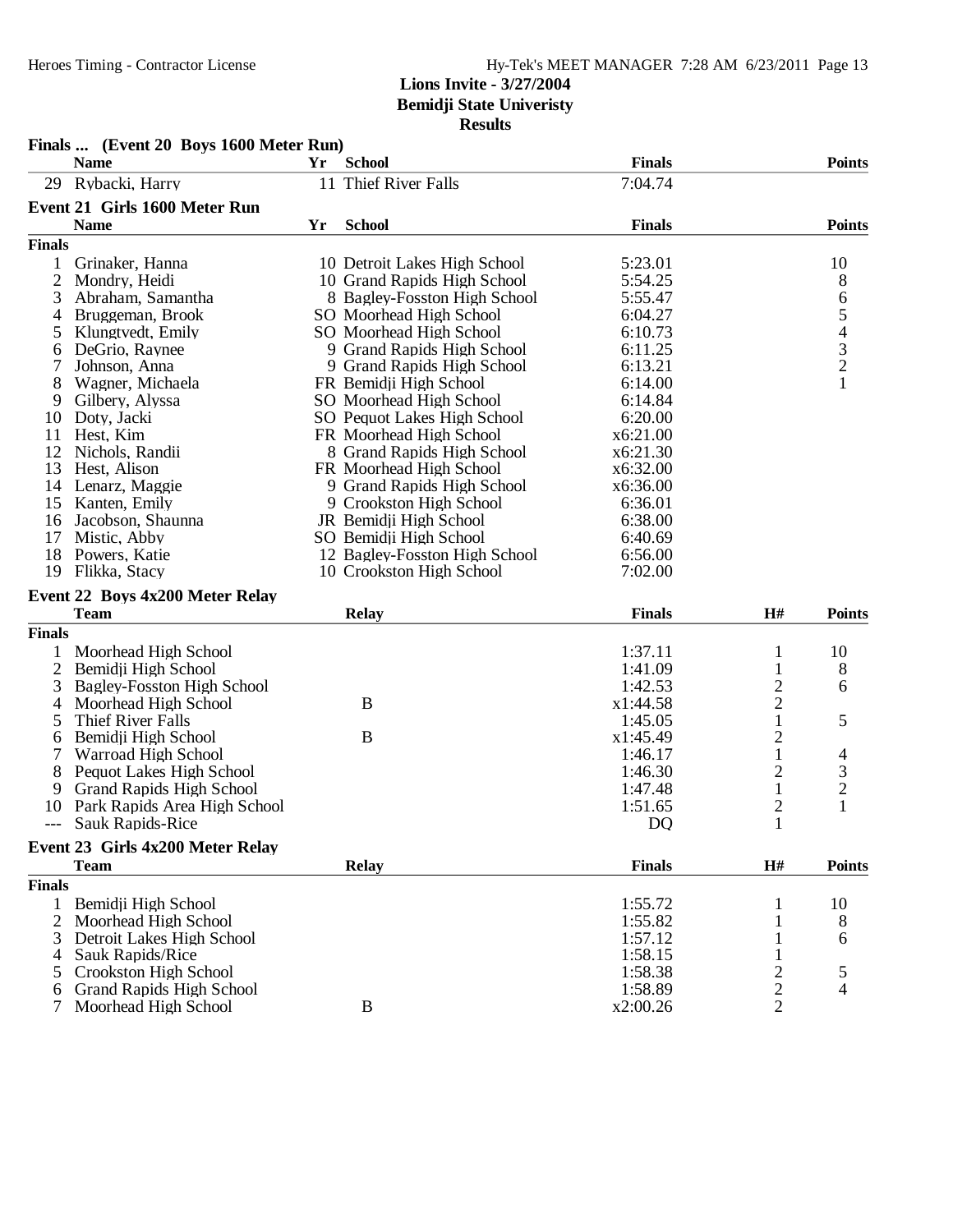**Bemidji State Univeristy**

| esults |
|--------|
|--------|

|                | Finals  (Event 23 Girls 4x200 Meter Relay) |    |                                    |               |                         |                |
|----------------|--------------------------------------------|----|------------------------------------|---------------|-------------------------|----------------|
|                | <b>Team</b>                                |    | <b>Relay</b>                       | <b>Finals</b> | H#                      | <b>Points</b>  |
| 8              | Detroit Lakes High School                  |    | $\, {\bf B}$                       | x2:00.33      | $\overline{\mathbf{c}}$ |                |
| 9              | Bemidji High School                        |    | $\mathbf B$                        | x2:05.28      |                         |                |
| 10             | Park Rapids Area High School               |    |                                    | 2:05.63       | $\frac{2}{3}$           | 3              |
| 11             | Warroad High School                        |    |                                    | 2:05.73       | $\mathbf{1}$            | $\overline{c}$ |
| 12             | Pequot Lakes High School                   |    |                                    | 2:10.28       | 3                       | 1              |
| 13             | Warroad High School                        |    | B                                  | x2:10.55      | 3                       |                |
| 14             | <b>Grand Rapids High School</b>            |    | $\mathbf B$                        | x2:10.58      | $\overline{3}$          |                |
|                | <b>Event 24 Boys 800 Meter Run</b>         |    |                                    |               |                         |                |
|                | <b>Name</b>                                | Yr | <b>School</b>                      | <b>Finals</b> |                         | <b>Points</b>  |
| <b>Finals</b>  |                                            |    |                                    |               |                         |                |
| 1              | Dale, Zach                                 |    | SR Moorhead High School            | 2:08.36       |                         | 10             |
| $\overline{c}$ | Krajsa, James                              |    | JR Moorhead High School            | 2:08.38       |                         | 8              |
|                |                                            |    | 11 Sauk Rapids-Rice                | 2:13.18       |                         |                |
| 3              | Pekarek, Ryan                              |    |                                    |               |                         | $rac{6}{5}$    |
| 4              | Burnett, Joe                               |    | JR Grand Rapids High School        | 2:14.07       |                         |                |
| 5              | Head, Matt                                 |    | 12 Warroad High School             | 2:15.35       |                         |                |
| 6              | Kne, Adam                                  |    | JR Moorhead High School            | 2:15.69       |                         | $\frac{3}{2}$  |
| 7              | Miedtke, Kurt                              |    | SO Grand Rapids High School        | 2:17.04       |                         |                |
| 8              | Bauer, Thomas                              |    | 11 Sauk Rapids-Rice                | 2:17.44       |                         | $\mathbf{1}$   |
| 9              | Sich, Jessie                               |    | 12 Thief River Falls               | 2:17.97       |                         |                |
| 10             | Aultman, John                              |    | <b>SR Grand Rapids High School</b> | 2:20.58       |                         |                |
| 11             | Mohrbacher, Eric                           |    | 8 Warroad High School              | 2:20.95       |                         |                |
| 12             | Rassier, Brad                              |    | So Moorhead High School            | x2:21.15      |                         |                |
| 13             | Lewandowski, Ryan                          |    | 12 Sauk Rapids-Rice                | 2:23.07       |                         |                |
| 14             | Armstrong, Doug                            |    | SO Pequot Lakes High School        | 2:25.45       |                         |                |
| 15             | Heppner, Tyler                             |    | 11 Warroad High School             | 2:27.10       |                         |                |
| 16             | Fankhanel, Marty                           |    | Detroit Lakes High School          | 2:27.27       |                         |                |
| 17             | Grebinoski, Brian                          |    | 11 Sauk Rapids-Rice                | x2:28.01      |                         |                |
| 18             | Langevin, Matt                             |    | 12 Thief River Falls               | 2:29.13       |                         |                |
| 19             | Hunt, Justin                               |    | FR Bemidji High School             | 2:31.40       |                         |                |
|                |                                            |    |                                    |               |                         |                |
| 20             | Blackwell, Dan                             |    | JR Bemidji High School             | 2:32.59       |                         |                |
| 21             | Charnley, Trevor                           |    | SO Grand Rapids High School        | x2:37.44      |                         |                |
| 22             | Colden, Michael                            |    | 12 Warroad High School             | x2:37.55      |                         |                |
| 23             | Aardahl, Mark                              |    | 9 Sauk Rapids-Rice                 | x2:37.78      |                         |                |
| 24             | Brown, Jake                                |    | FR Bemidji High School             | 2:37.86       |                         |                |
| 25             | Thorp, Dan                                 |    | SO Pequot Lakes High School        | 2:38.85       |                         |                |
| 26             | Huffman, Scott                             |    | SO Bemidji High School             | x2:39.28      |                         |                |
| 27             | Spaulding, Izaak                           |    | 12 Bagley-Fosston High School      | 2:44.20       |                         |                |
|                | 28 Latterell, Nathan                       |    | 12 Sauk Rapids-Rice                | x2:47.35      |                         |                |
|                | <b>Event 25 Girls 800 Meter Run</b>        |    |                                    |               |                         |                |
|                | <b>Name</b>                                | Yr | <b>School</b>                      | <b>Finals</b> |                         | <b>Points</b>  |
| <b>Finals</b>  |                                            |    |                                    |               |                         |                |
| 1              | Macleod, Jamie                             |    | <b>SR</b> Moorhead High School     | 2:32.45       |                         | 10             |
| 2              | Makinen, Lindsay                           |    | 12 Grand Rapids High School        | 2:36.30       |                         | 8              |
| 3              | DeGrio, Markie                             |    | 7 Grand Rapids High School         | 2:38.53       |                         |                |
| 4              | DeGrote, Jodi                              |    | 10 Sauk Rapids/Rice                | 2:38.57       |                         |                |
| 5              | Nelson, Brynna                             |    | FR Bemidji High School             | 2:43.09       |                         |                |
| 6              | Bjorem, Amy                                |    | JR Moorhead High School            | 2:43.68       |                         | $654$<br>$32$  |
|                | Roe, Allison                               |    | SO Moorhead High School            | 2:43.76       |                         |                |
|                |                                            |    |                                    |               |                         |                |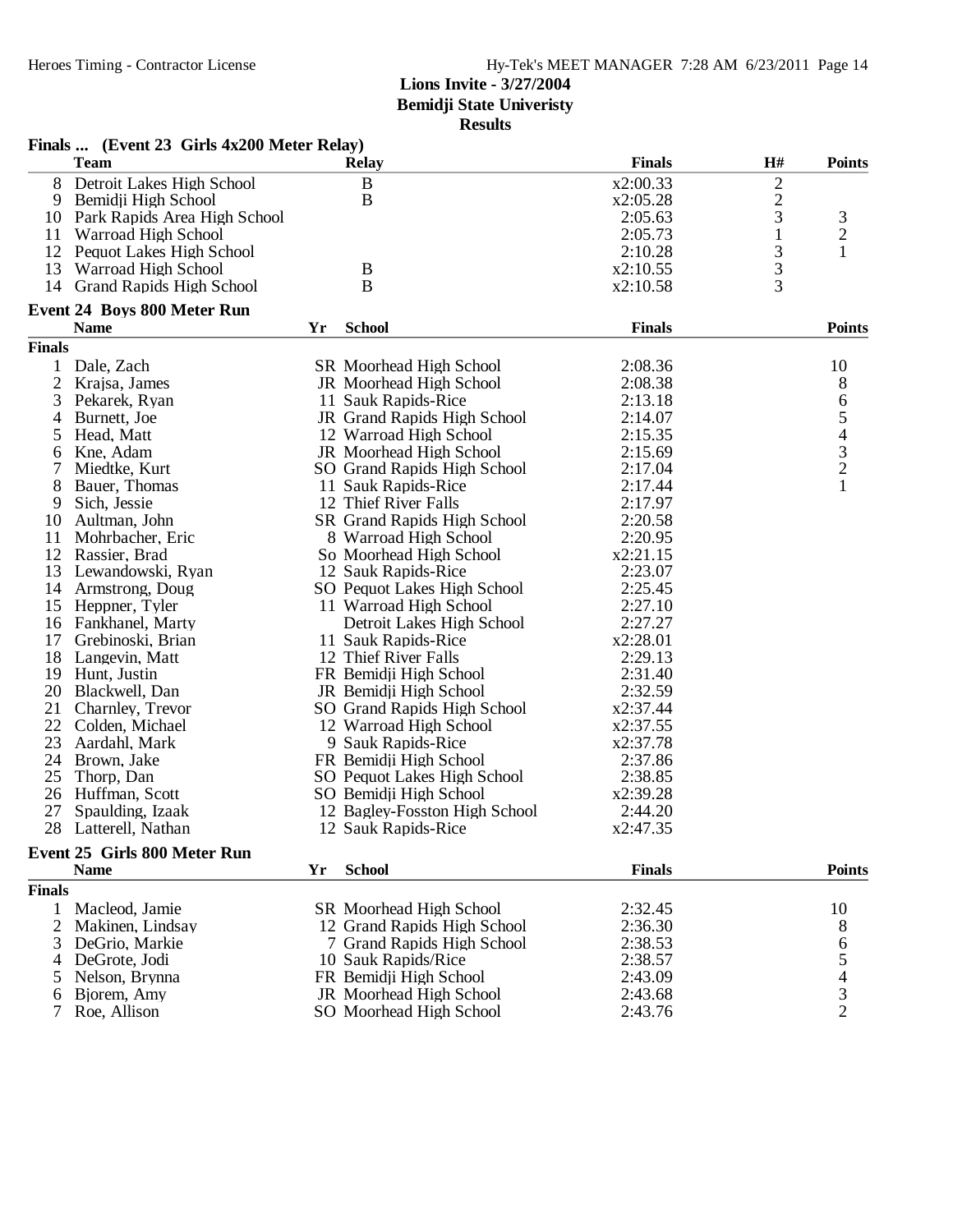# **Results**

### **Finals ... (Event 25 Girls 800 Meter Run)**

| 2:47.58<br>8<br>Pittman, Stacy<br>10 Bagley-Fosston High School<br>1<br>9<br>Miltich, Gemma<br>8 Grand Rapids High School<br>2:48.66<br>10<br>FR Moorhead High School<br>x2:49.44<br>Steinke, Hope<br>2:49.52<br>11<br>Laznicka, Sam<br>8 Warroad High School<br>x2:51.53<br>12<br>Enns, Sara<br>SO Moorhead High School<br>2:56.11<br>13<br>11 Sauk Rapids/Rice<br>Christianson, Carissa<br>14<br>Mistic, Abby<br>SO Bemidji High School<br>2:57.33<br>15<br>Kroeze, Meagan<br>11 Warroad High School<br>3:00.32<br>3:07.93<br>16<br>10 Sauk Rapids/Rice<br>Schueller, Traci<br>17<br>Feltman, Katie<br>9 Grand Rapids High School<br>x3:09.62<br>18<br>Powers, Katie<br>12 Bagley-Fosston High School<br>3:10.98<br>19<br>3:12.16<br>Weiss, Jamie<br>SO Park Rapids Area High School<br>20<br>FR Park Rapids Area High School<br>3:12.49<br>Kent, Danielle<br>21<br>Battles, Rachel<br>9 Warroad High School<br>3:15.53<br>22<br>3:28.58<br>Griffith, Sarah<br>FR Park Rapids Area High School<br>23<br>Nichols, Mary<br>11 Warroad High School<br>x4:09.99<br><b>Event 26 Boys 200 Meter Dash</b><br><b>Name</b><br><b>School</b><br><b>Finals</b><br>H#<br><b>Points</b><br>Yr<br><b>Finals</b><br>24.15<br>10<br>$\mathbf 1$<br>Hagen, Tyler<br>SR Moorhead High School<br>1<br>2<br>8<br>2<br>Eidem, Corey<br>SO Moorhead High School<br>24.33<br>$\mathbf{1}$<br>3<br>24.71<br>Staneart, Jacob<br>12 Sauk Rapids-Rice<br>6<br>$\overline{c}$<br>5<br>24.76<br>4<br>Lefebvre, Nick<br>SR Grand Rapids High School<br>$\overline{c}$<br>4<br>5<br>24.92<br>Fetzer, Josh<br>JR Bemidji High School<br>3<br>25.25<br>1<br>Ruport, Zach<br>SR Bemidji High School<br>6<br>$\overline{c}$<br>25.32<br>7<br>Twigg, Joey<br>Detroit Lakes High School<br>1<br>3<br>8<br>1<br>Boswell, Brett<br>25.36<br>SO Grand Rapids High School<br>$\overline{4}$<br>25.52<br>9<br>Rud, Collin<br>11 Bagley-Fosston High School<br>3<br>25.92<br>10<br>Davis, Jeff<br>Detroit Lakes High School<br>$\mathbf{1}$<br>11<br>Thiele, Mark<br>11 Warroad High School<br>26.15<br>$\frac{5}{2}$<br>12<br>Lillehaugen, Paul<br>FR Moorhead High School<br>26.18<br>26.28<br>13<br>SR Bemidji High School<br>Stately, Clarence<br>14<br>Dohman, Matt<br>FR Moorhead High School<br>x26.32<br>$\mathbf{1}$<br>26.37<br>15<br>DeLahunt, Brandon<br>SO Pequot Lakes High School<br>$\mathfrak{Z}$<br>x26.59<br>16<br>Hiller, Corey<br>FR Bemidji High School<br>4<br>Shafer, Nick<br>26.76<br>17<br>FR Grand Rapids High School<br>6<br>18<br>11 Bagley-Fosston High School<br>26.90<br>Baumann, Jeremy<br>5<br>19<br>Drellack, Nick<br>10 Bagley-Fosston High School<br>26.98<br>6<br>20 Barringer, Justin<br><b>SR Grand Rapids High School</b><br>x27.03<br>SO Bemidji High School<br>x27.33<br>5<br>21<br>Guilfoile, Steve<br>$\overline{4}$<br>27.43<br>22<br>Bauer, Thomas<br>11 Sauk Rapids-Rice<br>x27.74<br>$\overline{\mathcal{L}}$<br>23<br>Mueller, Jeremy<br>JR Grand Rapids High School<br>$\frac{3}{2}$<br>28.14<br>Fisher, Jay<br>12 Warroad High School<br>24<br>28.17<br>25<br>Parkhouse, Eric<br>11 Warroad High School<br>$\overline{4}$<br>Haugen, Ross<br>10 Thief River Falls<br>28.19<br>26<br>5<br>FR Grand Rapids High School<br>x28.59<br>27<br>Mostaller, Bill<br>6<br>28<br>28.97<br>Guetter, Nick<br>Detroit Lakes High School<br>$\mathfrak{Z}$<br>29.14<br>29<br>Wainright, Alex<br>11 Sauk Rapids-Rice<br>5<br>x29.52<br>30<br>Klaers, Alex<br>9 Sauk Rapids-Rice | <b>Name</b> | Yr | <b>School</b> | <b>Finals</b> | <b>Points</b> |
|----------------------------------------------------------------------------------------------------------------------------------------------------------------------------------------------------------------------------------------------------------------------------------------------------------------------------------------------------------------------------------------------------------------------------------------------------------------------------------------------------------------------------------------------------------------------------------------------------------------------------------------------------------------------------------------------------------------------------------------------------------------------------------------------------------------------------------------------------------------------------------------------------------------------------------------------------------------------------------------------------------------------------------------------------------------------------------------------------------------------------------------------------------------------------------------------------------------------------------------------------------------------------------------------------------------------------------------------------------------------------------------------------------------------------------------------------------------------------------------------------------------------------------------------------------------------------------------------------------------------------------------------------------------------------------------------------------------------------------------------------------------------------------------------------------------------------------------------------------------------------------------------------------------------------------------------------------------------------------------------------------------------------------------------------------------------------------------------------------------------------------------------------------------------------------------------------------------------------------------------------------------------------------------------------------------------------------------------------------------------------------------------------------------------------------------------------------------------------------------------------------------------------------------------------------------------------------------------------------------------------------------------------------------------------------------------------------------------------------------------------------------------------------------------------------------------------------------------------------------------------------------------------------------------------------------------------------------------------------------------------------------------------------------------------------------------------------------------------------------------------------------------------------------------------------------------------------------------------------------------------------------------------------------------------------------------------------------------------------------------------------------------------------------------------------------------------------------------------|-------------|----|---------------|---------------|---------------|
|                                                                                                                                                                                                                                                                                                                                                                                                                                                                                                                                                                                                                                                                                                                                                                                                                                                                                                                                                                                                                                                                                                                                                                                                                                                                                                                                                                                                                                                                                                                                                                                                                                                                                                                                                                                                                                                                                                                                                                                                                                                                                                                                                                                                                                                                                                                                                                                                                                                                                                                                                                                                                                                                                                                                                                                                                                                                                                                                                                                                                                                                                                                                                                                                                                                                                                                                                                                                                                                                            |             |    |               |               |               |
|                                                                                                                                                                                                                                                                                                                                                                                                                                                                                                                                                                                                                                                                                                                                                                                                                                                                                                                                                                                                                                                                                                                                                                                                                                                                                                                                                                                                                                                                                                                                                                                                                                                                                                                                                                                                                                                                                                                                                                                                                                                                                                                                                                                                                                                                                                                                                                                                                                                                                                                                                                                                                                                                                                                                                                                                                                                                                                                                                                                                                                                                                                                                                                                                                                                                                                                                                                                                                                                                            |             |    |               |               |               |
|                                                                                                                                                                                                                                                                                                                                                                                                                                                                                                                                                                                                                                                                                                                                                                                                                                                                                                                                                                                                                                                                                                                                                                                                                                                                                                                                                                                                                                                                                                                                                                                                                                                                                                                                                                                                                                                                                                                                                                                                                                                                                                                                                                                                                                                                                                                                                                                                                                                                                                                                                                                                                                                                                                                                                                                                                                                                                                                                                                                                                                                                                                                                                                                                                                                                                                                                                                                                                                                                            |             |    |               |               |               |
|                                                                                                                                                                                                                                                                                                                                                                                                                                                                                                                                                                                                                                                                                                                                                                                                                                                                                                                                                                                                                                                                                                                                                                                                                                                                                                                                                                                                                                                                                                                                                                                                                                                                                                                                                                                                                                                                                                                                                                                                                                                                                                                                                                                                                                                                                                                                                                                                                                                                                                                                                                                                                                                                                                                                                                                                                                                                                                                                                                                                                                                                                                                                                                                                                                                                                                                                                                                                                                                                            |             |    |               |               |               |
|                                                                                                                                                                                                                                                                                                                                                                                                                                                                                                                                                                                                                                                                                                                                                                                                                                                                                                                                                                                                                                                                                                                                                                                                                                                                                                                                                                                                                                                                                                                                                                                                                                                                                                                                                                                                                                                                                                                                                                                                                                                                                                                                                                                                                                                                                                                                                                                                                                                                                                                                                                                                                                                                                                                                                                                                                                                                                                                                                                                                                                                                                                                                                                                                                                                                                                                                                                                                                                                                            |             |    |               |               |               |
|                                                                                                                                                                                                                                                                                                                                                                                                                                                                                                                                                                                                                                                                                                                                                                                                                                                                                                                                                                                                                                                                                                                                                                                                                                                                                                                                                                                                                                                                                                                                                                                                                                                                                                                                                                                                                                                                                                                                                                                                                                                                                                                                                                                                                                                                                                                                                                                                                                                                                                                                                                                                                                                                                                                                                                                                                                                                                                                                                                                                                                                                                                                                                                                                                                                                                                                                                                                                                                                                            |             |    |               |               |               |
|                                                                                                                                                                                                                                                                                                                                                                                                                                                                                                                                                                                                                                                                                                                                                                                                                                                                                                                                                                                                                                                                                                                                                                                                                                                                                                                                                                                                                                                                                                                                                                                                                                                                                                                                                                                                                                                                                                                                                                                                                                                                                                                                                                                                                                                                                                                                                                                                                                                                                                                                                                                                                                                                                                                                                                                                                                                                                                                                                                                                                                                                                                                                                                                                                                                                                                                                                                                                                                                                            |             |    |               |               |               |
|                                                                                                                                                                                                                                                                                                                                                                                                                                                                                                                                                                                                                                                                                                                                                                                                                                                                                                                                                                                                                                                                                                                                                                                                                                                                                                                                                                                                                                                                                                                                                                                                                                                                                                                                                                                                                                                                                                                                                                                                                                                                                                                                                                                                                                                                                                                                                                                                                                                                                                                                                                                                                                                                                                                                                                                                                                                                                                                                                                                                                                                                                                                                                                                                                                                                                                                                                                                                                                                                            |             |    |               |               |               |
|                                                                                                                                                                                                                                                                                                                                                                                                                                                                                                                                                                                                                                                                                                                                                                                                                                                                                                                                                                                                                                                                                                                                                                                                                                                                                                                                                                                                                                                                                                                                                                                                                                                                                                                                                                                                                                                                                                                                                                                                                                                                                                                                                                                                                                                                                                                                                                                                                                                                                                                                                                                                                                                                                                                                                                                                                                                                                                                                                                                                                                                                                                                                                                                                                                                                                                                                                                                                                                                                            |             |    |               |               |               |
|                                                                                                                                                                                                                                                                                                                                                                                                                                                                                                                                                                                                                                                                                                                                                                                                                                                                                                                                                                                                                                                                                                                                                                                                                                                                                                                                                                                                                                                                                                                                                                                                                                                                                                                                                                                                                                                                                                                                                                                                                                                                                                                                                                                                                                                                                                                                                                                                                                                                                                                                                                                                                                                                                                                                                                                                                                                                                                                                                                                                                                                                                                                                                                                                                                                                                                                                                                                                                                                                            |             |    |               |               |               |
|                                                                                                                                                                                                                                                                                                                                                                                                                                                                                                                                                                                                                                                                                                                                                                                                                                                                                                                                                                                                                                                                                                                                                                                                                                                                                                                                                                                                                                                                                                                                                                                                                                                                                                                                                                                                                                                                                                                                                                                                                                                                                                                                                                                                                                                                                                                                                                                                                                                                                                                                                                                                                                                                                                                                                                                                                                                                                                                                                                                                                                                                                                                                                                                                                                                                                                                                                                                                                                                                            |             |    |               |               |               |
|                                                                                                                                                                                                                                                                                                                                                                                                                                                                                                                                                                                                                                                                                                                                                                                                                                                                                                                                                                                                                                                                                                                                                                                                                                                                                                                                                                                                                                                                                                                                                                                                                                                                                                                                                                                                                                                                                                                                                                                                                                                                                                                                                                                                                                                                                                                                                                                                                                                                                                                                                                                                                                                                                                                                                                                                                                                                                                                                                                                                                                                                                                                                                                                                                                                                                                                                                                                                                                                                            |             |    |               |               |               |
|                                                                                                                                                                                                                                                                                                                                                                                                                                                                                                                                                                                                                                                                                                                                                                                                                                                                                                                                                                                                                                                                                                                                                                                                                                                                                                                                                                                                                                                                                                                                                                                                                                                                                                                                                                                                                                                                                                                                                                                                                                                                                                                                                                                                                                                                                                                                                                                                                                                                                                                                                                                                                                                                                                                                                                                                                                                                                                                                                                                                                                                                                                                                                                                                                                                                                                                                                                                                                                                                            |             |    |               |               |               |
|                                                                                                                                                                                                                                                                                                                                                                                                                                                                                                                                                                                                                                                                                                                                                                                                                                                                                                                                                                                                                                                                                                                                                                                                                                                                                                                                                                                                                                                                                                                                                                                                                                                                                                                                                                                                                                                                                                                                                                                                                                                                                                                                                                                                                                                                                                                                                                                                                                                                                                                                                                                                                                                                                                                                                                                                                                                                                                                                                                                                                                                                                                                                                                                                                                                                                                                                                                                                                                                                            |             |    |               |               |               |
|                                                                                                                                                                                                                                                                                                                                                                                                                                                                                                                                                                                                                                                                                                                                                                                                                                                                                                                                                                                                                                                                                                                                                                                                                                                                                                                                                                                                                                                                                                                                                                                                                                                                                                                                                                                                                                                                                                                                                                                                                                                                                                                                                                                                                                                                                                                                                                                                                                                                                                                                                                                                                                                                                                                                                                                                                                                                                                                                                                                                                                                                                                                                                                                                                                                                                                                                                                                                                                                                            |             |    |               |               |               |
|                                                                                                                                                                                                                                                                                                                                                                                                                                                                                                                                                                                                                                                                                                                                                                                                                                                                                                                                                                                                                                                                                                                                                                                                                                                                                                                                                                                                                                                                                                                                                                                                                                                                                                                                                                                                                                                                                                                                                                                                                                                                                                                                                                                                                                                                                                                                                                                                                                                                                                                                                                                                                                                                                                                                                                                                                                                                                                                                                                                                                                                                                                                                                                                                                                                                                                                                                                                                                                                                            |             |    |               |               |               |
|                                                                                                                                                                                                                                                                                                                                                                                                                                                                                                                                                                                                                                                                                                                                                                                                                                                                                                                                                                                                                                                                                                                                                                                                                                                                                                                                                                                                                                                                                                                                                                                                                                                                                                                                                                                                                                                                                                                                                                                                                                                                                                                                                                                                                                                                                                                                                                                                                                                                                                                                                                                                                                                                                                                                                                                                                                                                                                                                                                                                                                                                                                                                                                                                                                                                                                                                                                                                                                                                            |             |    |               |               |               |
|                                                                                                                                                                                                                                                                                                                                                                                                                                                                                                                                                                                                                                                                                                                                                                                                                                                                                                                                                                                                                                                                                                                                                                                                                                                                                                                                                                                                                                                                                                                                                                                                                                                                                                                                                                                                                                                                                                                                                                                                                                                                                                                                                                                                                                                                                                                                                                                                                                                                                                                                                                                                                                                                                                                                                                                                                                                                                                                                                                                                                                                                                                                                                                                                                                                                                                                                                                                                                                                                            |             |    |               |               |               |
|                                                                                                                                                                                                                                                                                                                                                                                                                                                                                                                                                                                                                                                                                                                                                                                                                                                                                                                                                                                                                                                                                                                                                                                                                                                                                                                                                                                                                                                                                                                                                                                                                                                                                                                                                                                                                                                                                                                                                                                                                                                                                                                                                                                                                                                                                                                                                                                                                                                                                                                                                                                                                                                                                                                                                                                                                                                                                                                                                                                                                                                                                                                                                                                                                                                                                                                                                                                                                                                                            |             |    |               |               |               |
|                                                                                                                                                                                                                                                                                                                                                                                                                                                                                                                                                                                                                                                                                                                                                                                                                                                                                                                                                                                                                                                                                                                                                                                                                                                                                                                                                                                                                                                                                                                                                                                                                                                                                                                                                                                                                                                                                                                                                                                                                                                                                                                                                                                                                                                                                                                                                                                                                                                                                                                                                                                                                                                                                                                                                                                                                                                                                                                                                                                                                                                                                                                                                                                                                                                                                                                                                                                                                                                                            |             |    |               |               |               |
|                                                                                                                                                                                                                                                                                                                                                                                                                                                                                                                                                                                                                                                                                                                                                                                                                                                                                                                                                                                                                                                                                                                                                                                                                                                                                                                                                                                                                                                                                                                                                                                                                                                                                                                                                                                                                                                                                                                                                                                                                                                                                                                                                                                                                                                                                                                                                                                                                                                                                                                                                                                                                                                                                                                                                                                                                                                                                                                                                                                                                                                                                                                                                                                                                                                                                                                                                                                                                                                                            |             |    |               |               |               |
|                                                                                                                                                                                                                                                                                                                                                                                                                                                                                                                                                                                                                                                                                                                                                                                                                                                                                                                                                                                                                                                                                                                                                                                                                                                                                                                                                                                                                                                                                                                                                                                                                                                                                                                                                                                                                                                                                                                                                                                                                                                                                                                                                                                                                                                                                                                                                                                                                                                                                                                                                                                                                                                                                                                                                                                                                                                                                                                                                                                                                                                                                                                                                                                                                                                                                                                                                                                                                                                                            |             |    |               |               |               |
|                                                                                                                                                                                                                                                                                                                                                                                                                                                                                                                                                                                                                                                                                                                                                                                                                                                                                                                                                                                                                                                                                                                                                                                                                                                                                                                                                                                                                                                                                                                                                                                                                                                                                                                                                                                                                                                                                                                                                                                                                                                                                                                                                                                                                                                                                                                                                                                                                                                                                                                                                                                                                                                                                                                                                                                                                                                                                                                                                                                                                                                                                                                                                                                                                                                                                                                                                                                                                                                                            |             |    |               |               |               |
|                                                                                                                                                                                                                                                                                                                                                                                                                                                                                                                                                                                                                                                                                                                                                                                                                                                                                                                                                                                                                                                                                                                                                                                                                                                                                                                                                                                                                                                                                                                                                                                                                                                                                                                                                                                                                                                                                                                                                                                                                                                                                                                                                                                                                                                                                                                                                                                                                                                                                                                                                                                                                                                                                                                                                                                                                                                                                                                                                                                                                                                                                                                                                                                                                                                                                                                                                                                                                                                                            |             |    |               |               |               |
|                                                                                                                                                                                                                                                                                                                                                                                                                                                                                                                                                                                                                                                                                                                                                                                                                                                                                                                                                                                                                                                                                                                                                                                                                                                                                                                                                                                                                                                                                                                                                                                                                                                                                                                                                                                                                                                                                                                                                                                                                                                                                                                                                                                                                                                                                                                                                                                                                                                                                                                                                                                                                                                                                                                                                                                                                                                                                                                                                                                                                                                                                                                                                                                                                                                                                                                                                                                                                                                                            |             |    |               |               |               |
|                                                                                                                                                                                                                                                                                                                                                                                                                                                                                                                                                                                                                                                                                                                                                                                                                                                                                                                                                                                                                                                                                                                                                                                                                                                                                                                                                                                                                                                                                                                                                                                                                                                                                                                                                                                                                                                                                                                                                                                                                                                                                                                                                                                                                                                                                                                                                                                                                                                                                                                                                                                                                                                                                                                                                                                                                                                                                                                                                                                                                                                                                                                                                                                                                                                                                                                                                                                                                                                                            |             |    |               |               |               |
|                                                                                                                                                                                                                                                                                                                                                                                                                                                                                                                                                                                                                                                                                                                                                                                                                                                                                                                                                                                                                                                                                                                                                                                                                                                                                                                                                                                                                                                                                                                                                                                                                                                                                                                                                                                                                                                                                                                                                                                                                                                                                                                                                                                                                                                                                                                                                                                                                                                                                                                                                                                                                                                                                                                                                                                                                                                                                                                                                                                                                                                                                                                                                                                                                                                                                                                                                                                                                                                                            |             |    |               |               |               |
|                                                                                                                                                                                                                                                                                                                                                                                                                                                                                                                                                                                                                                                                                                                                                                                                                                                                                                                                                                                                                                                                                                                                                                                                                                                                                                                                                                                                                                                                                                                                                                                                                                                                                                                                                                                                                                                                                                                                                                                                                                                                                                                                                                                                                                                                                                                                                                                                                                                                                                                                                                                                                                                                                                                                                                                                                                                                                                                                                                                                                                                                                                                                                                                                                                                                                                                                                                                                                                                                            |             |    |               |               |               |
|                                                                                                                                                                                                                                                                                                                                                                                                                                                                                                                                                                                                                                                                                                                                                                                                                                                                                                                                                                                                                                                                                                                                                                                                                                                                                                                                                                                                                                                                                                                                                                                                                                                                                                                                                                                                                                                                                                                                                                                                                                                                                                                                                                                                                                                                                                                                                                                                                                                                                                                                                                                                                                                                                                                                                                                                                                                                                                                                                                                                                                                                                                                                                                                                                                                                                                                                                                                                                                                                            |             |    |               |               |               |
|                                                                                                                                                                                                                                                                                                                                                                                                                                                                                                                                                                                                                                                                                                                                                                                                                                                                                                                                                                                                                                                                                                                                                                                                                                                                                                                                                                                                                                                                                                                                                                                                                                                                                                                                                                                                                                                                                                                                                                                                                                                                                                                                                                                                                                                                                                                                                                                                                                                                                                                                                                                                                                                                                                                                                                                                                                                                                                                                                                                                                                                                                                                                                                                                                                                                                                                                                                                                                                                                            |             |    |               |               |               |
|                                                                                                                                                                                                                                                                                                                                                                                                                                                                                                                                                                                                                                                                                                                                                                                                                                                                                                                                                                                                                                                                                                                                                                                                                                                                                                                                                                                                                                                                                                                                                                                                                                                                                                                                                                                                                                                                                                                                                                                                                                                                                                                                                                                                                                                                                                                                                                                                                                                                                                                                                                                                                                                                                                                                                                                                                                                                                                                                                                                                                                                                                                                                                                                                                                                                                                                                                                                                                                                                            |             |    |               |               |               |
|                                                                                                                                                                                                                                                                                                                                                                                                                                                                                                                                                                                                                                                                                                                                                                                                                                                                                                                                                                                                                                                                                                                                                                                                                                                                                                                                                                                                                                                                                                                                                                                                                                                                                                                                                                                                                                                                                                                                                                                                                                                                                                                                                                                                                                                                                                                                                                                                                                                                                                                                                                                                                                                                                                                                                                                                                                                                                                                                                                                                                                                                                                                                                                                                                                                                                                                                                                                                                                                                            |             |    |               |               |               |
|                                                                                                                                                                                                                                                                                                                                                                                                                                                                                                                                                                                                                                                                                                                                                                                                                                                                                                                                                                                                                                                                                                                                                                                                                                                                                                                                                                                                                                                                                                                                                                                                                                                                                                                                                                                                                                                                                                                                                                                                                                                                                                                                                                                                                                                                                                                                                                                                                                                                                                                                                                                                                                                                                                                                                                                                                                                                                                                                                                                                                                                                                                                                                                                                                                                                                                                                                                                                                                                                            |             |    |               |               |               |
|                                                                                                                                                                                                                                                                                                                                                                                                                                                                                                                                                                                                                                                                                                                                                                                                                                                                                                                                                                                                                                                                                                                                                                                                                                                                                                                                                                                                                                                                                                                                                                                                                                                                                                                                                                                                                                                                                                                                                                                                                                                                                                                                                                                                                                                                                                                                                                                                                                                                                                                                                                                                                                                                                                                                                                                                                                                                                                                                                                                                                                                                                                                                                                                                                                                                                                                                                                                                                                                                            |             |    |               |               |               |
|                                                                                                                                                                                                                                                                                                                                                                                                                                                                                                                                                                                                                                                                                                                                                                                                                                                                                                                                                                                                                                                                                                                                                                                                                                                                                                                                                                                                                                                                                                                                                                                                                                                                                                                                                                                                                                                                                                                                                                                                                                                                                                                                                                                                                                                                                                                                                                                                                                                                                                                                                                                                                                                                                                                                                                                                                                                                                                                                                                                                                                                                                                                                                                                                                                                                                                                                                                                                                                                                            |             |    |               |               |               |
|                                                                                                                                                                                                                                                                                                                                                                                                                                                                                                                                                                                                                                                                                                                                                                                                                                                                                                                                                                                                                                                                                                                                                                                                                                                                                                                                                                                                                                                                                                                                                                                                                                                                                                                                                                                                                                                                                                                                                                                                                                                                                                                                                                                                                                                                                                                                                                                                                                                                                                                                                                                                                                                                                                                                                                                                                                                                                                                                                                                                                                                                                                                                                                                                                                                                                                                                                                                                                                                                            |             |    |               |               |               |
|                                                                                                                                                                                                                                                                                                                                                                                                                                                                                                                                                                                                                                                                                                                                                                                                                                                                                                                                                                                                                                                                                                                                                                                                                                                                                                                                                                                                                                                                                                                                                                                                                                                                                                                                                                                                                                                                                                                                                                                                                                                                                                                                                                                                                                                                                                                                                                                                                                                                                                                                                                                                                                                                                                                                                                                                                                                                                                                                                                                                                                                                                                                                                                                                                                                                                                                                                                                                                                                                            |             |    |               |               |               |
|                                                                                                                                                                                                                                                                                                                                                                                                                                                                                                                                                                                                                                                                                                                                                                                                                                                                                                                                                                                                                                                                                                                                                                                                                                                                                                                                                                                                                                                                                                                                                                                                                                                                                                                                                                                                                                                                                                                                                                                                                                                                                                                                                                                                                                                                                                                                                                                                                                                                                                                                                                                                                                                                                                                                                                                                                                                                                                                                                                                                                                                                                                                                                                                                                                                                                                                                                                                                                                                                            |             |    |               |               |               |
|                                                                                                                                                                                                                                                                                                                                                                                                                                                                                                                                                                                                                                                                                                                                                                                                                                                                                                                                                                                                                                                                                                                                                                                                                                                                                                                                                                                                                                                                                                                                                                                                                                                                                                                                                                                                                                                                                                                                                                                                                                                                                                                                                                                                                                                                                                                                                                                                                                                                                                                                                                                                                                                                                                                                                                                                                                                                                                                                                                                                                                                                                                                                                                                                                                                                                                                                                                                                                                                                            |             |    |               |               |               |
|                                                                                                                                                                                                                                                                                                                                                                                                                                                                                                                                                                                                                                                                                                                                                                                                                                                                                                                                                                                                                                                                                                                                                                                                                                                                                                                                                                                                                                                                                                                                                                                                                                                                                                                                                                                                                                                                                                                                                                                                                                                                                                                                                                                                                                                                                                                                                                                                                                                                                                                                                                                                                                                                                                                                                                                                                                                                                                                                                                                                                                                                                                                                                                                                                                                                                                                                                                                                                                                                            |             |    |               |               |               |
|                                                                                                                                                                                                                                                                                                                                                                                                                                                                                                                                                                                                                                                                                                                                                                                                                                                                                                                                                                                                                                                                                                                                                                                                                                                                                                                                                                                                                                                                                                                                                                                                                                                                                                                                                                                                                                                                                                                                                                                                                                                                                                                                                                                                                                                                                                                                                                                                                                                                                                                                                                                                                                                                                                                                                                                                                                                                                                                                                                                                                                                                                                                                                                                                                                                                                                                                                                                                                                                                            |             |    |               |               |               |
|                                                                                                                                                                                                                                                                                                                                                                                                                                                                                                                                                                                                                                                                                                                                                                                                                                                                                                                                                                                                                                                                                                                                                                                                                                                                                                                                                                                                                                                                                                                                                                                                                                                                                                                                                                                                                                                                                                                                                                                                                                                                                                                                                                                                                                                                                                                                                                                                                                                                                                                                                                                                                                                                                                                                                                                                                                                                                                                                                                                                                                                                                                                                                                                                                                                                                                                                                                                                                                                                            |             |    |               |               |               |
|                                                                                                                                                                                                                                                                                                                                                                                                                                                                                                                                                                                                                                                                                                                                                                                                                                                                                                                                                                                                                                                                                                                                                                                                                                                                                                                                                                                                                                                                                                                                                                                                                                                                                                                                                                                                                                                                                                                                                                                                                                                                                                                                                                                                                                                                                                                                                                                                                                                                                                                                                                                                                                                                                                                                                                                                                                                                                                                                                                                                                                                                                                                                                                                                                                                                                                                                                                                                                                                                            |             |    |               |               |               |
|                                                                                                                                                                                                                                                                                                                                                                                                                                                                                                                                                                                                                                                                                                                                                                                                                                                                                                                                                                                                                                                                                                                                                                                                                                                                                                                                                                                                                                                                                                                                                                                                                                                                                                                                                                                                                                                                                                                                                                                                                                                                                                                                                                                                                                                                                                                                                                                                                                                                                                                                                                                                                                                                                                                                                                                                                                                                                                                                                                                                                                                                                                                                                                                                                                                                                                                                                                                                                                                                            |             |    |               |               |               |
|                                                                                                                                                                                                                                                                                                                                                                                                                                                                                                                                                                                                                                                                                                                                                                                                                                                                                                                                                                                                                                                                                                                                                                                                                                                                                                                                                                                                                                                                                                                                                                                                                                                                                                                                                                                                                                                                                                                                                                                                                                                                                                                                                                                                                                                                                                                                                                                                                                                                                                                                                                                                                                                                                                                                                                                                                                                                                                                                                                                                                                                                                                                                                                                                                                                                                                                                                                                                                                                                            |             |    |               |               |               |
|                                                                                                                                                                                                                                                                                                                                                                                                                                                                                                                                                                                                                                                                                                                                                                                                                                                                                                                                                                                                                                                                                                                                                                                                                                                                                                                                                                                                                                                                                                                                                                                                                                                                                                                                                                                                                                                                                                                                                                                                                                                                                                                                                                                                                                                                                                                                                                                                                                                                                                                                                                                                                                                                                                                                                                                                                                                                                                                                                                                                                                                                                                                                                                                                                                                                                                                                                                                                                                                                            |             |    |               |               |               |
|                                                                                                                                                                                                                                                                                                                                                                                                                                                                                                                                                                                                                                                                                                                                                                                                                                                                                                                                                                                                                                                                                                                                                                                                                                                                                                                                                                                                                                                                                                                                                                                                                                                                                                                                                                                                                                                                                                                                                                                                                                                                                                                                                                                                                                                                                                                                                                                                                                                                                                                                                                                                                                                                                                                                                                                                                                                                                                                                                                                                                                                                                                                                                                                                                                                                                                                                                                                                                                                                            |             |    |               |               |               |
|                                                                                                                                                                                                                                                                                                                                                                                                                                                                                                                                                                                                                                                                                                                                                                                                                                                                                                                                                                                                                                                                                                                                                                                                                                                                                                                                                                                                                                                                                                                                                                                                                                                                                                                                                                                                                                                                                                                                                                                                                                                                                                                                                                                                                                                                                                                                                                                                                                                                                                                                                                                                                                                                                                                                                                                                                                                                                                                                                                                                                                                                                                                                                                                                                                                                                                                                                                                                                                                                            |             |    |               |               |               |
|                                                                                                                                                                                                                                                                                                                                                                                                                                                                                                                                                                                                                                                                                                                                                                                                                                                                                                                                                                                                                                                                                                                                                                                                                                                                                                                                                                                                                                                                                                                                                                                                                                                                                                                                                                                                                                                                                                                                                                                                                                                                                                                                                                                                                                                                                                                                                                                                                                                                                                                                                                                                                                                                                                                                                                                                                                                                                                                                                                                                                                                                                                                                                                                                                                                                                                                                                                                                                                                                            |             |    |               |               |               |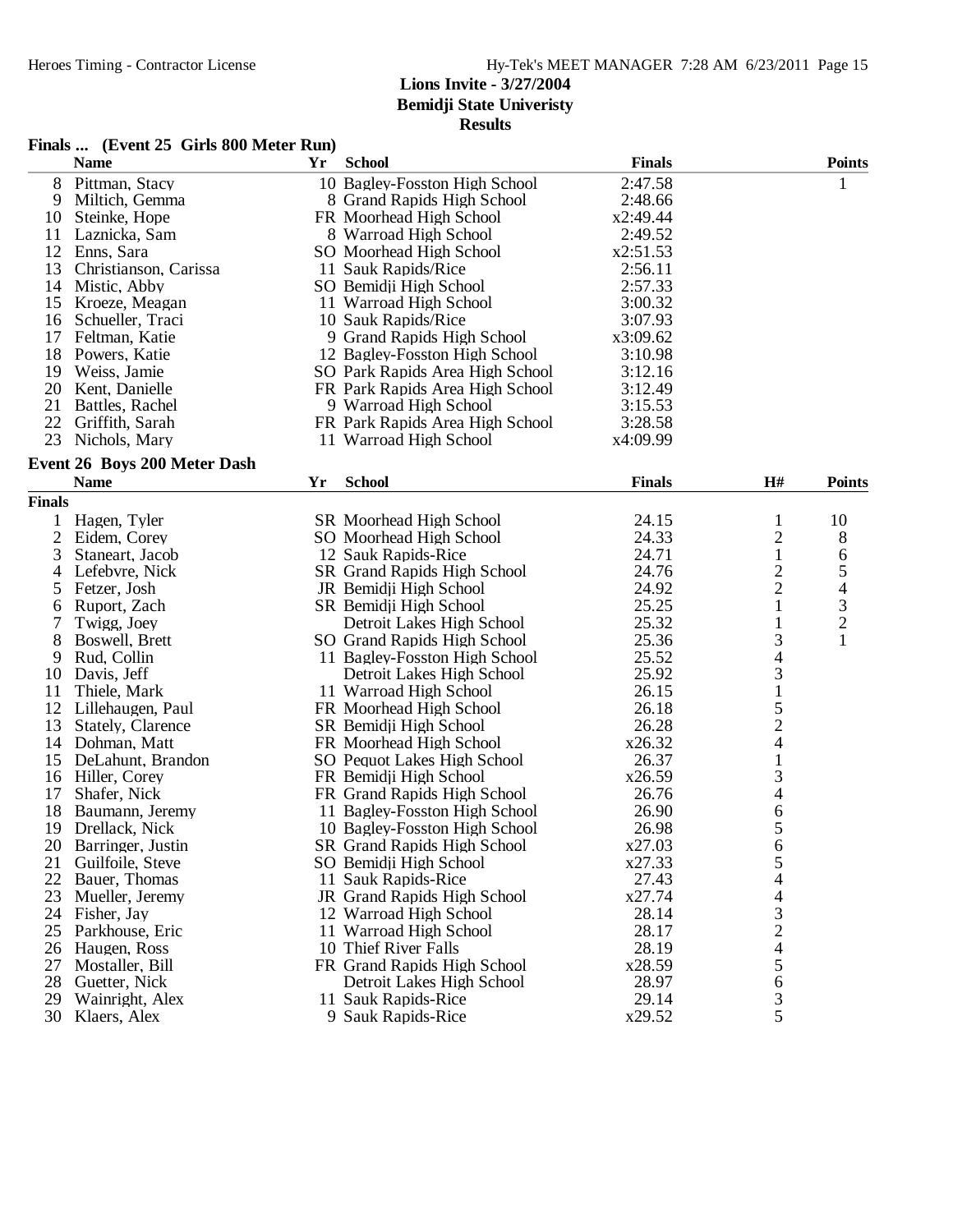|                | Finals  (Event 26 Boys 200 Meter Dash) |    |                                 |               |                                            |                          |
|----------------|----------------------------------------|----|---------------------------------|---------------|--------------------------------------------|--------------------------|
|                | <b>Name</b>                            | Yr | <b>School</b>                   | <b>Finals</b> | H#                                         | <b>Points</b>            |
| 31             | McBrady, Jared                         |    | SO Park Rapids Area High School | 29.65         |                                            |                          |
|                | 32 Dalen, Derek                        |    | 10 Thief River Falls            | 30.31         | $rac{2}{5}$                                |                          |
|                | 33 Learment, Doug                      |    | SO Grand Rapids High School     | x31.62        | 6                                          |                          |
| 34             | Nyquist, Mark                          |    | SO Grand Rapids High School     | x31.73        | 6                                          |                          |
| 35             | Rothstein, Nick                        |    | SR Grand Rapids High School     | x32.77        | 6                                          |                          |
|                |                                        |    |                                 |               |                                            |                          |
|                | Event 27 Girls 200 Meter Dash          |    |                                 |               |                                            |                          |
|                | <b>Name</b>                            | Yr | <b>School</b>                   | <b>Finals</b> | H#                                         | <b>Points</b>            |
| <b>Finals</b>  |                                        |    |                                 |               |                                            |                          |
| 1              | Marsolek, Kaitlyn                      |    | SR Bemidji High School          | 27.24         | $\mathbf{1}$                               | 10                       |
| $\mathfrak{2}$ | Lee, Farah                             |    | 12 Detroit Lakes High School    | 27.74         | $\overline{\mathbf{c}}$                    | 8                        |
| 3              | Smith, Andrea                          |    | SR Bemidji High School          | 28.12         | $\mathbf{1}$                               | 6                        |
| 4              | Eldred, Leslie                         |    | FR Moorhead High School         | 28.16         | 1                                          | 5                        |
| 5              | Hougen, Becca                          |    | JR Bemidji High School          | 28.98         | $\frac{2}{3}$                              | $\overline{\mathcal{A}}$ |
| 6              | Montplaisir, Michelle                  |    | SR Moorhead High School         | 29.21         |                                            | $\mathfrak{Z}$           |
| 7              | Wiger, Tory                            |    | SO Moorhead High School         | 29.33         |                                            | $\sqrt{2}$               |
| 8              | Felthous, Caitlyn                      |    | SO Pequot Lakes High School     | 29.49         | $\frac{2}{1}$                              | $\mathbf{1}$             |
| 9              | Grabill, Tarah                         |    | 12 Bagley-Fosston High School   | 29.78         |                                            |                          |
| 10             | Heppner, Kristine                      |    | 9 Warroad High School           | 29.90         |                                            |                          |
| 11             | White, Danielle                        |    | 11 Grand Rapids High School     | 30.40         | $\frac{2}{1}$                              |                          |
| 12             | Demarais, Megan                        |    | 9 Grand Rapids High School      | 30.53         | $\overline{c}$                             |                          |
| 13             | Keogh, Heather                         |    | 10 Thief River Falls            | 30.61         | 4                                          |                          |
| 14             | O'Keefe, Shannon                       |    | 10 Sauk Rapids/Rice             | 30.63         | $\overline{\mathcal{L}}$                   |                          |
| 15             | Beadell, Alyssa                        |    | 9 Grand Rapids High School      | 30.82         | 3                                          |                          |
| 16             | Jenning, Emma                          |    | SR Bemidji High School          | x31.63        |                                            |                          |
| 17             | Krahn, Chelsea                         |    | 10 Warroad High School          | 31.80         |                                            |                          |
| 18             | Gans, Stacy                            |    | 9 Sauk Rapids/Rice              | 31.86         | $\begin{array}{c} 4 \\ 3 \\ 5 \end{array}$ |                          |
| 19             | Kirchner, Rachelle                     |    | 11 Sauk Rapids/Rice             | 31.94         | $\,1$                                      |                          |
| 20             | Bauer, Julia                           |    | 9 Sauk Rapids/Rice              | x32.13        |                                            |                          |
| 21             | Ament, Sarah                           |    | FR Park Rapids Area High School | 32.31         | 54<br>34<br>4                              |                          |
| 22             | Crosby, Kayla                          |    | 12 Sauk Rapids/Rice             | x32.69        |                                            |                          |
| 23             | Johnson, Natalie                       |    | JR Bemidji High School          | x32.71        |                                            |                          |
| 24             | Kirkeby, Brittany                      |    | 9 Sauk Rapids/Rice              | x32.87        |                                            |                          |
| 25             | Lokken, Michelle                       |    | 10 Sauk Rapids/Rice             | x33.45        | $\frac{5}{5}$                              |                          |
| 26             | Meaderis, Kelsi                        |    | 8 Pequot Lakes High School      | 34.05         |                                            |                          |
| 27             | Warnert, Trista                        |    | 12 Sauk Rapids/Rice             | x38.11        | $\frac{3}{4}$                              |                          |
|                |                                        |    |                                 |               |                                            |                          |
|                | Event 28 Boys 3200 Meter Run           |    |                                 |               |                                            |                          |
|                | <b>Name</b>                            | Yr | <b>School</b>                   | <b>Finals</b> |                                            | <b>Points</b>            |
| <b>Finals</b>  |                                        |    |                                 |               |                                            |                          |
| 1              | Klungtvedt, Ben                        |    | SR Moorhead High School         | 10:04.45      |                                            | 10                       |
| 2              | Sackett, Billy                         |    | FR Grand Rapids High School     | 10:59.87      |                                            | 8                        |
| 3              | Heppner, Micah                         |    | 10 Warroad High School          | 11:06.24      |                                            | 6                        |
| 4              | Gibeau, Grant                          |    | FR Grand Rapids High School     | 11:11.89      |                                            |                          |
| 5              | Hest, Erik                             |    | JR Moorhead High School         | 11:27.34      |                                            | 54321                    |
| 6              | Sederquist, Tom                        |    | FR Moorhead High School         | 11:31.55      |                                            |                          |
| 7              | Smith, Derek                           |    | FR Bemidji High School          | 11:32.16      |                                            |                          |
| 8              | Stein, Travis                          |    | 10 Warroad High School          | 11:43.47      |                                            |                          |
| 9              | Campbell, Dan                          |    | 9 Sauk Rapids-Rice              | 12:32.41      |                                            |                          |
| 10             | Gombos, Taylor                         |    | 9 Sauk Rapids-Rice              | 12:35.01      |                                            |                          |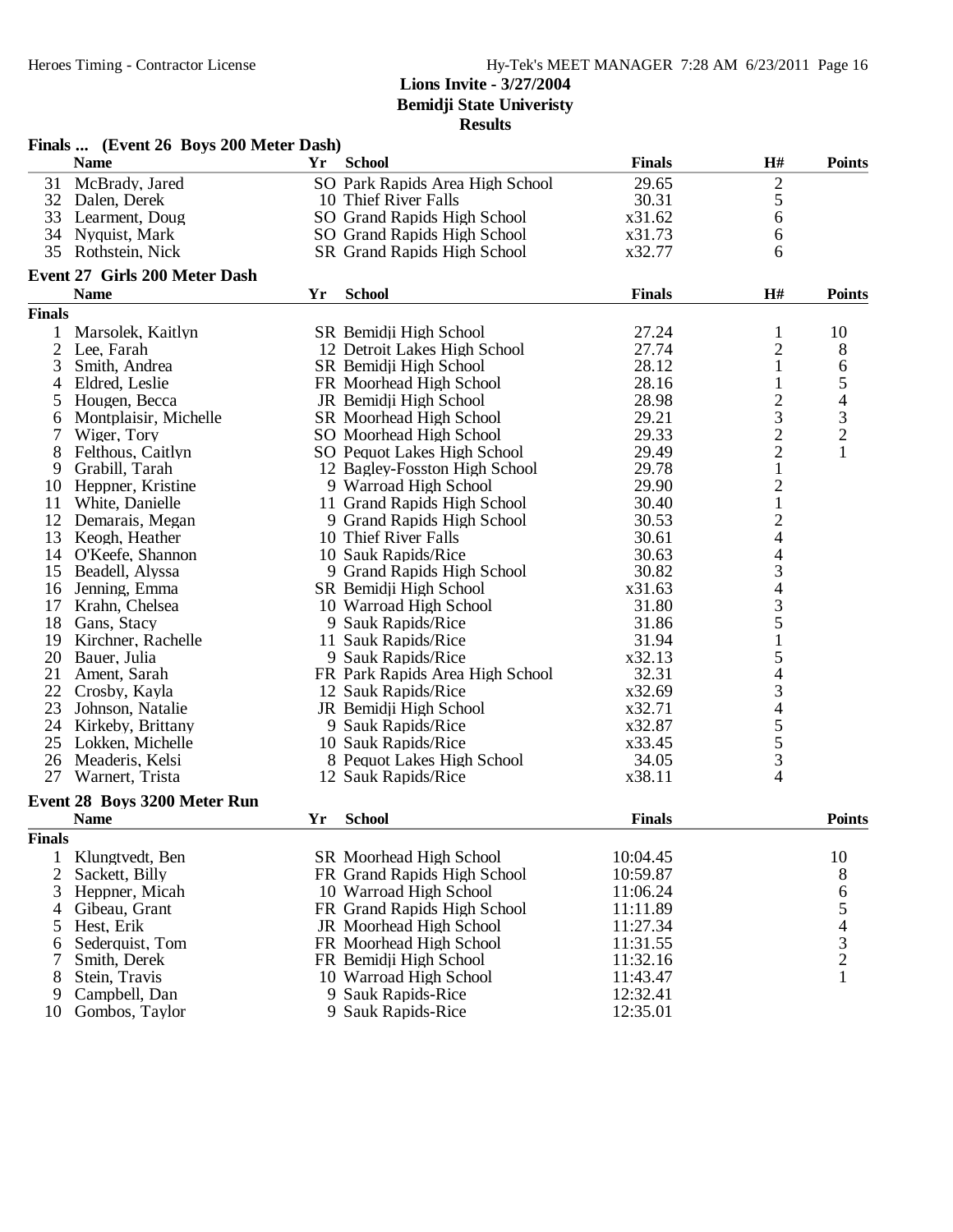|                | Finals  (Event 28 Boys 3200 Meter Run) |    |                                 |               |                         |                |
|----------------|----------------------------------------|----|---------------------------------|---------------|-------------------------|----------------|
|                | <b>Name</b>                            | Yr | <b>School</b>                   | <b>Finals</b> |                         | <b>Points</b>  |
| 11             | Stoltman, Tyler                        |    | SO Pequot Lakes High School     | 12:39.42      |                         |                |
| 12             | Tiedeman, Tim                          |    | SO Pequot Lakes High School     | 12:40.95      |                         |                |
| 13             | Claussen, Zach                         |    | FR Bemidji High School          | 14:11.70      |                         |                |
|                | Event 29 Girls 3200 Meter Run          |    |                                 |               |                         |                |
|                | <b>Name</b>                            | Yr | <b>School</b>                   | <b>Finals</b> |                         | <b>Points</b>  |
|                |                                        |    |                                 |               |                         |                |
| <b>Finals</b>  |                                        |    |                                 |               |                         |                |
| 1              | Dolence, Kristin                       |    | SR Moorhead High School         | 12:13.31      |                         | 10             |
| 2              | Cameron, Rachel                        |    | 10 Grand Rapids High School     | 12:46.94      |                         | 8              |
| 3              | Steinke, Claire                        |    | JR Moorhead High School         | 12:58.03      |                         | 6              |
| 4              | Heitzman, Jenna                        |    | 8 Grand Rapids High School      | 13:01.32      |                         | 54321          |
| 5              | Lokken, Michelle                       |    | 10 Sauk Rapids/Rice             | 13:02.50      |                         |                |
| 6              | Thompson, Debbie                       |    | SR Park Rapids Area High School | 13:06.44      |                         |                |
| 7              | Frider, Kristin                        |    | FR Moorhead High School         | 13:13.61      |                         |                |
| 8              | Miltich, Cicely                        |    | 12 Grand Rapids High School     | 13:16.05      |                         |                |
| 9              | Cole, Emily                            |    | 11 Warroad High School          | 13:20.13      |                         |                |
| 10             | Smith, Jill                            |    | FR Bemidji High School          | 13:44.95      |                         |                |
| 11             | Mattson, Lisa                          |    | 9 Warroad High School           | 13:47.27      |                         |                |
| 12             | Wagner, Michaela                       |    | FR Bemidji High School          | 14:15.03      |                         |                |
| 13             | Kading, Maggie                         |    | SR Park Rapids Area High School | 14:49.27      |                         |                |
|                | Event 30 Boys 4x400 Meter Relay        |    |                                 |               |                         |                |
|                | <b>Team</b>                            |    | <b>Relay</b>                    | <b>Finals</b> | H#                      | <b>Points</b>  |
| <b>Finals</b>  |                                        |    |                                 |               |                         |                |
|                | Moorhead High School                   |    |                                 | 3:45.49       | 1                       | 10             |
| 2              | Moorhead High School                   |    | B                               | x3:50.57      | $\overline{c}$          |                |
| 3              | Bemidji High School                    |    |                                 | 3:51.86       | $\mathbf{1}$            | 8              |
| 4              | <b>Grand Rapids High School</b>        |    |                                 | 4:03.96       | 1                       |                |
|                |                                        |    |                                 |               |                         | 6              |
| 5              | <b>Sauk Rapids-Rice</b>                |    |                                 | 4:05.44       | $\overline{c}$          | 5<br>4         |
| 6              | Bagley-Fosston High School             |    |                                 | 4:08.16       | $\mathbf{1}$            |                |
|                | <b>Grand Rapids High School</b>        |    | B<br>$\mathbf C$                | x4:09.94      |                         |                |
| 8              | Moorhead High School                   |    |                                 | x4:17.10      | $\frac{2}{2}$           |                |
| 9              | Pequot Lakes High School               |    |                                 | 4:27.71       |                         | 3              |
|                | Warroad High School                    |    |                                 | DQ            | $\mathbf{1}$            |                |
|                | Event 31 Girls 4x400 Meter Relay       |    |                                 |               |                         |                |
|                | <b>Team</b>                            |    | <b>Relay</b>                    | <b>Finals</b> | H#                      | <b>Points</b>  |
| <b>Finals</b>  |                                        |    |                                 |               |                         |                |
|                | 1 Bemidji High School                  |    |                                 | 4:20.39       | 1                       | 10             |
| $\overline{2}$ | Bemidji High School                    |    | $\, {\bf B}$                    | x4:28.71      | $\overline{c}$          |                |
| 3              | <b>Grand Rapids High School</b>        |    |                                 | 4:28.90       | $\mathbf{1}$            | 8              |
| $\overline{4}$ | Moorhead High School                   |    |                                 | 4:36.97       | $\mathbf{1}$            | 6              |
| 5              | <b>Grand Rapids High School</b>        |    | $\bf{B}$                        | x4:38.98      | $\overline{\mathbf{c}}$ |                |
| 6              | <b>Bagley-Fosston High School</b>      |    |                                 | 4:45.44       |                         | 5              |
| 7              | Moorhead High School                   |    | B                               | x4:46.67      | 2                       |                |
| 8              | Park Rapids Area High School           |    |                                 | 4:52.01       | 1                       | 4              |
| 9              | Moorhead High School                   |    |                                 | x4:52.42      |                         |                |
| 10             | Bemidji High School                    |    | $\frac{C}{C}$                   | x4:54.99      | $\frac{3}{3}$           |                |
| 11             | Warroad High School                    |    |                                 | 4:57.74       |                         | $\mathfrak{Z}$ |
| 12             | Crookston High School                  |    |                                 | 4:57.91       | $\frac{2}{2}$           | $\overline{2}$ |
|                |                                        |    |                                 |               |                         |                |